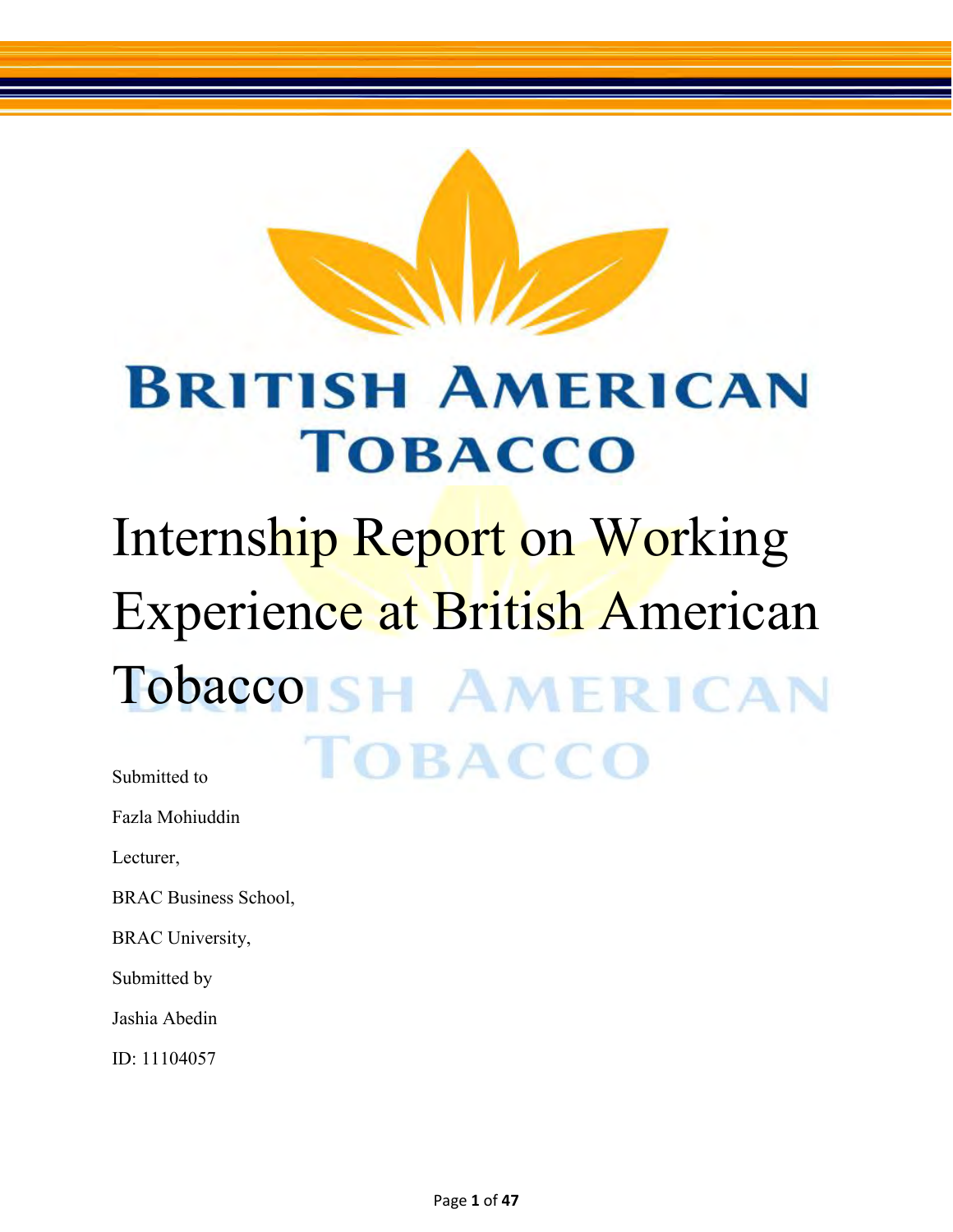#### **Letter of Transmittal:**

August  $30<sup>th</sup>$ , 2015 Fazla Mohiuddin, Lecturer, BRAC University,

**Subject:** Internship report on "Manpower Rationalization project of British American Tobacco Bangladesh"

Dear Sir,

It is a great pleasure to with you and presents you my internship report on which I have thoroughly worked on during my internship attachment period with the Supply Chain management Department at British American Tobacco Bangladesh from June 10 to Sept 10, 2015. I have gained experience in a totally new sector which brought me out from my comfort zone and I also close work with Environment, Health and Safety department.. My effort to learn about the practices of those two departments of BATB has not only been productive, also has given me a new vision toward the real life working perception. Incorporating vast amounts of information into a concise report was indeed a challenge to me and I wish that this report will met your expected standard. I am always available for further query and clarification regarding this report.

**TOBACCO** 

**ITISH AMERICAN** Jashia Abedin

Sincerely,

ID: 11104057

BBS, BRAC University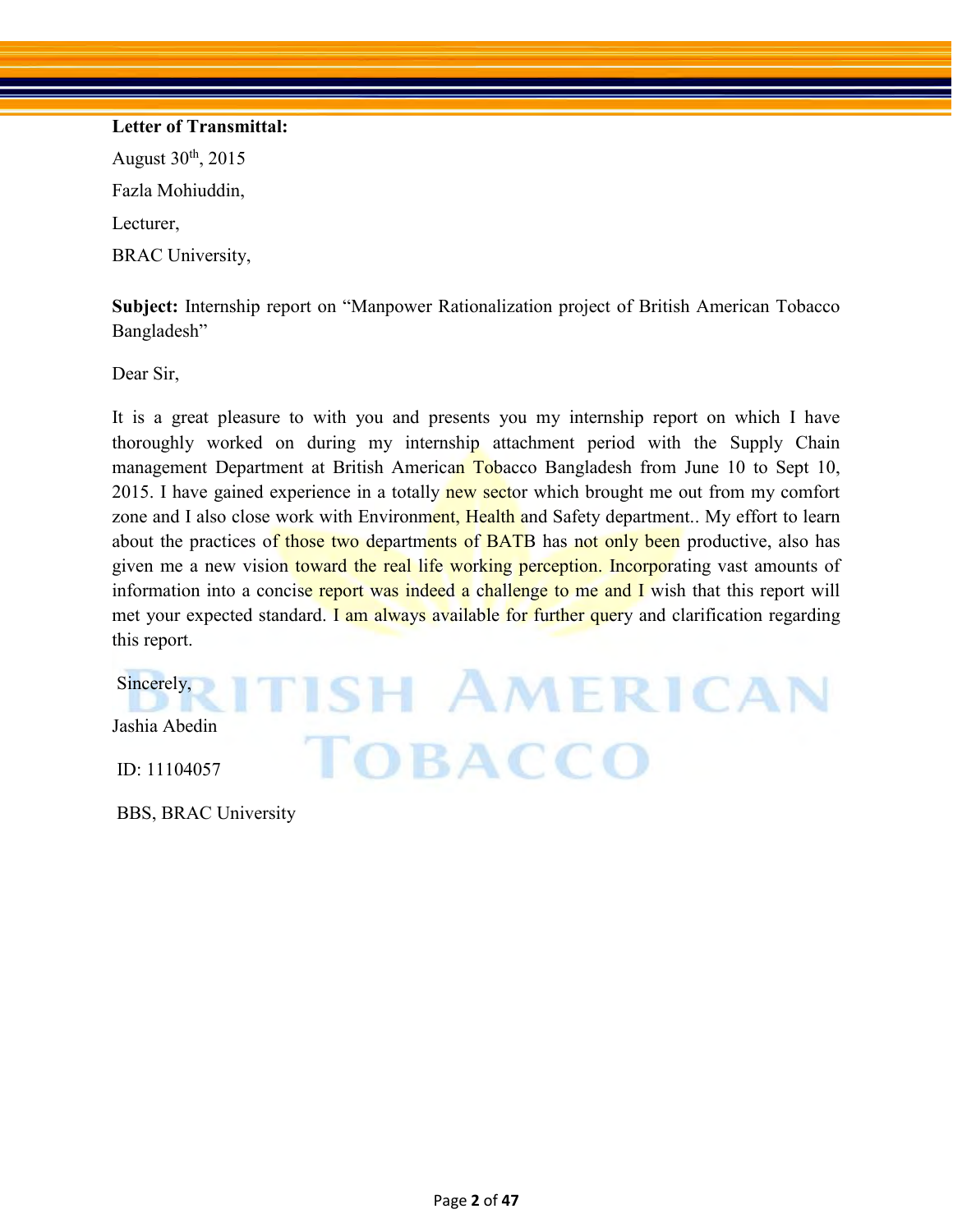#### **ACKNWOLEDGEMENT**

At the very beginning, I am thankful to almighty Allah for giving me strength and ability to accomplish my internship program at British American Tobacco Bangladesh as well as the internship report in a scheduled time in spite of various difficulties. It gives me immense pleasure to thank a large number of individuals for their cordial cooperation and encouragement which has contributed directly or indirectly in preparing this report. First of all, I want to express my sincere gratitude to Nazimuddin Mahmud, Engineering and site service manager and Naem Ibn Rahman of British American Tobacco Bangladesh for assigning me the responsibilities while being attached with the organization. I am also thankful to Fazla Mohiuddin Lecturer, BRAC University for approving the project and guiding me to prepare this report. I am also indebted to him because he was kind enough to advise me in solving every problem I faced. I am obliged to Jawaad Bin Hamid, HR Executive, BATB and Fatema Tuz Zohra, Learning and sourcing officer, BATB for their co-operation and giving me their valuable time from their busy schedules to prepare my report that helped me throughout the tenure of my internship period. Mostly I am grateful to the workers who were very much supportive and cooperative that helped me to complete my project effectively.

### **BRITISH AMERICAN TOBACCO**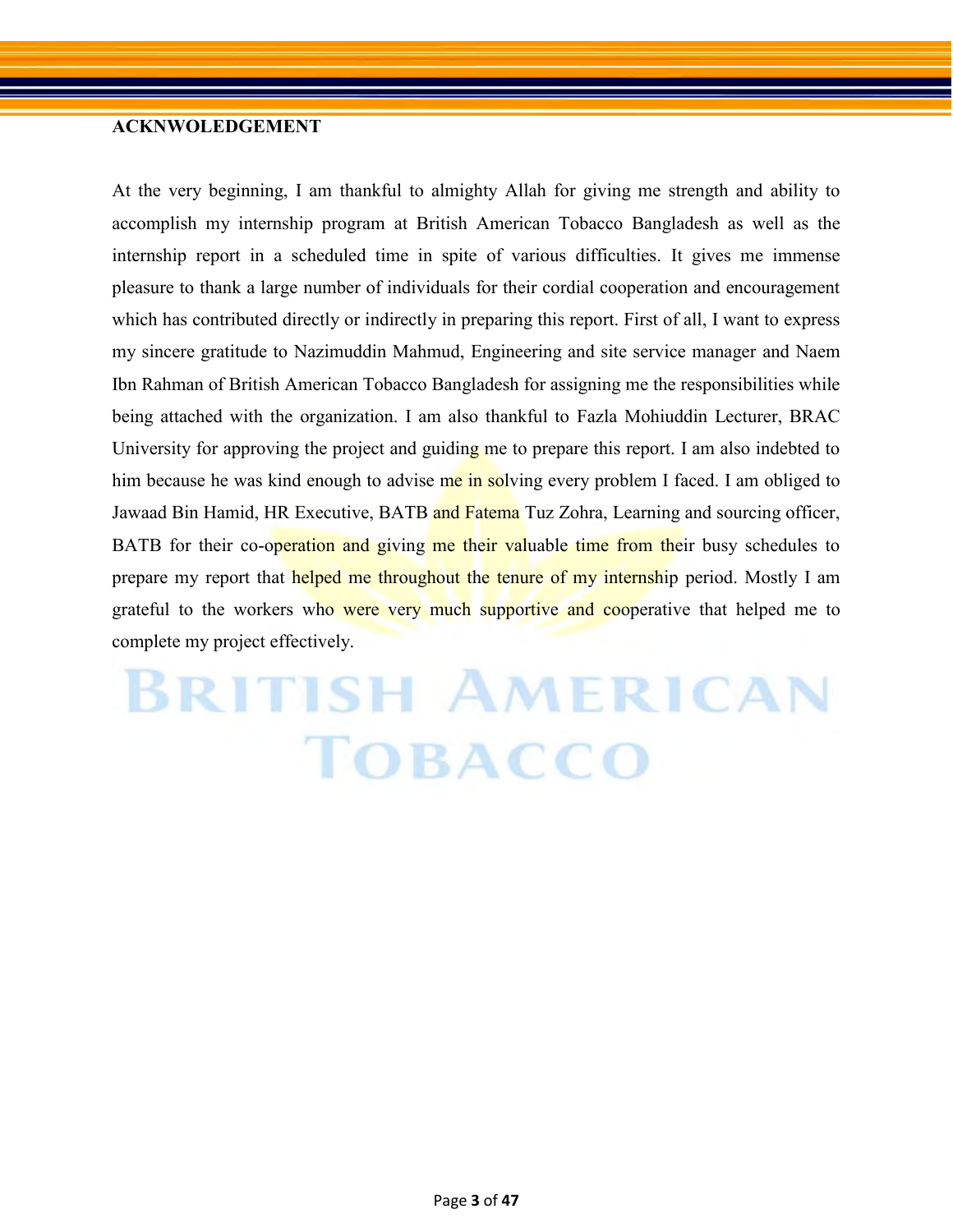#### **Executive Summary:**

British American Tobacco is one of the most renowned multinational business firms in the world of Tobacco industry as well in the market of Bangladesh. After starting operations in Bangladesh, over few decades BAT has been relentlessly bringing new, innovative and worldclass products to satisfy the customer of each market segments. At the very beginning I have given an outline of the tobacco industry of Bangladesh, my objective of preparing this report, scope & limitations I faced while preparing this and then I wrote a brief about BATB as introduction of this report. I wrote about the background of BATB and their history and also the types of products or brands they are offering to reach customer's satisfaction. Then I gave small introduction of the supply chain department where I used to work and discussed some points about the works of my department and the structure of my department. Then, I have discussed about my job duties and responsibilities with a small briefing about my project. I wrote there what I have done in these 3 months.. I have also discussed my different types of projects which I did there during my internship. I gave small descriptions of every task I performed there last 3 months. Last of all I did some studies on my project and prepared literature review to compare whether BATB is following the effective method to do job analysis and recommended some changes that is required. Finally I concluded by expressing my gratefulness towards the organization and with the references.AMERICAN

TOBACCO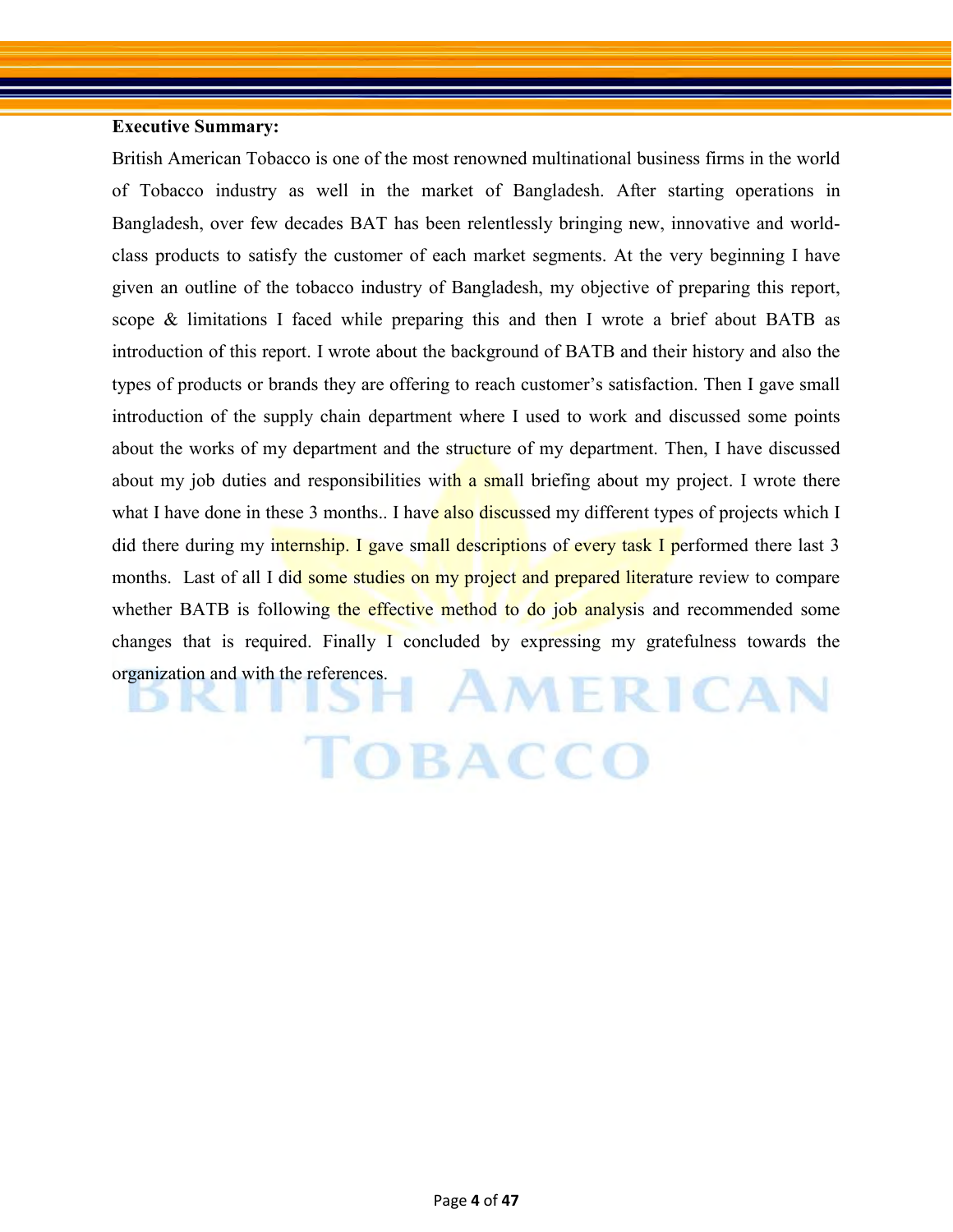#### **Contents**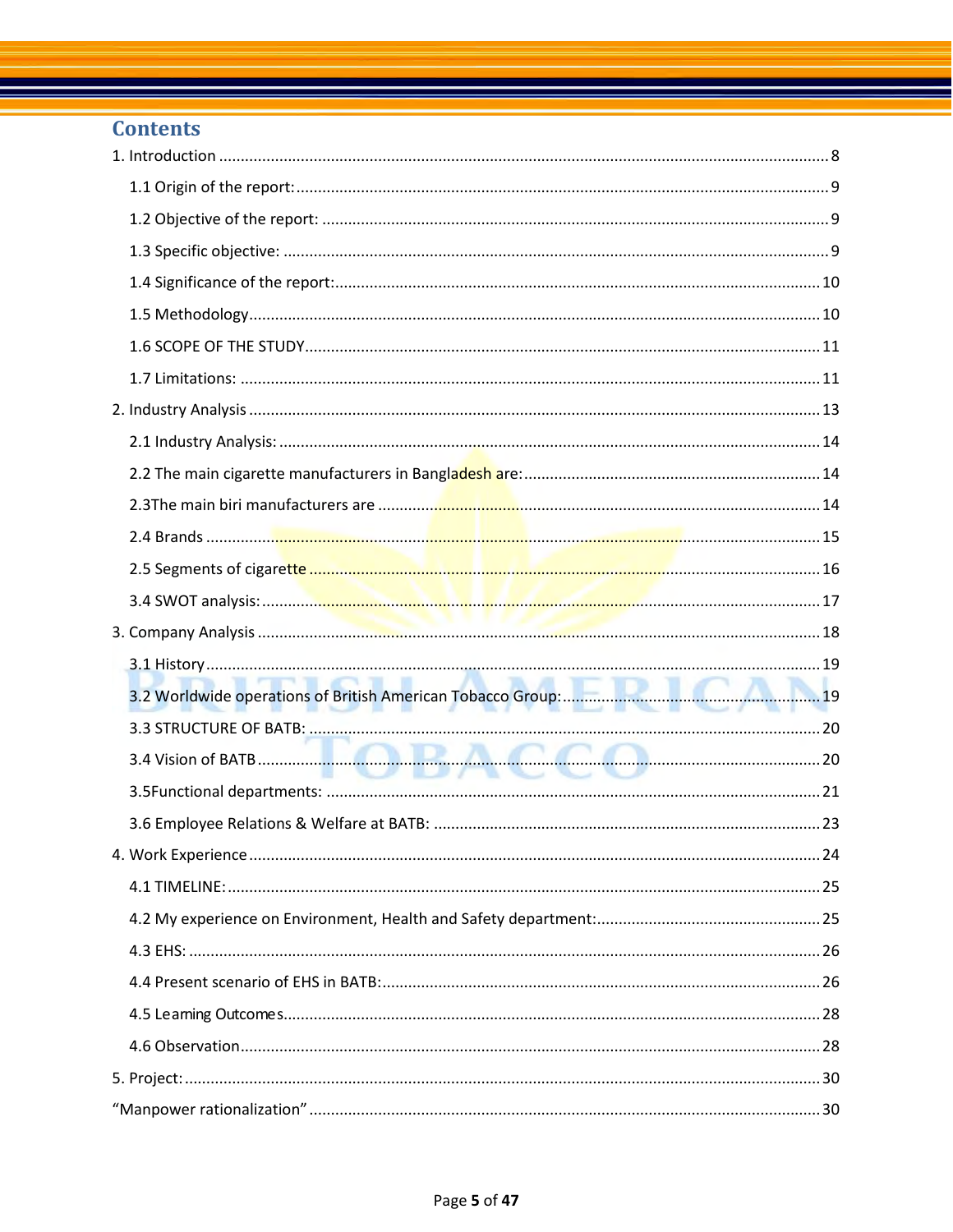# **BRITISH AMERICAN TOBACCO**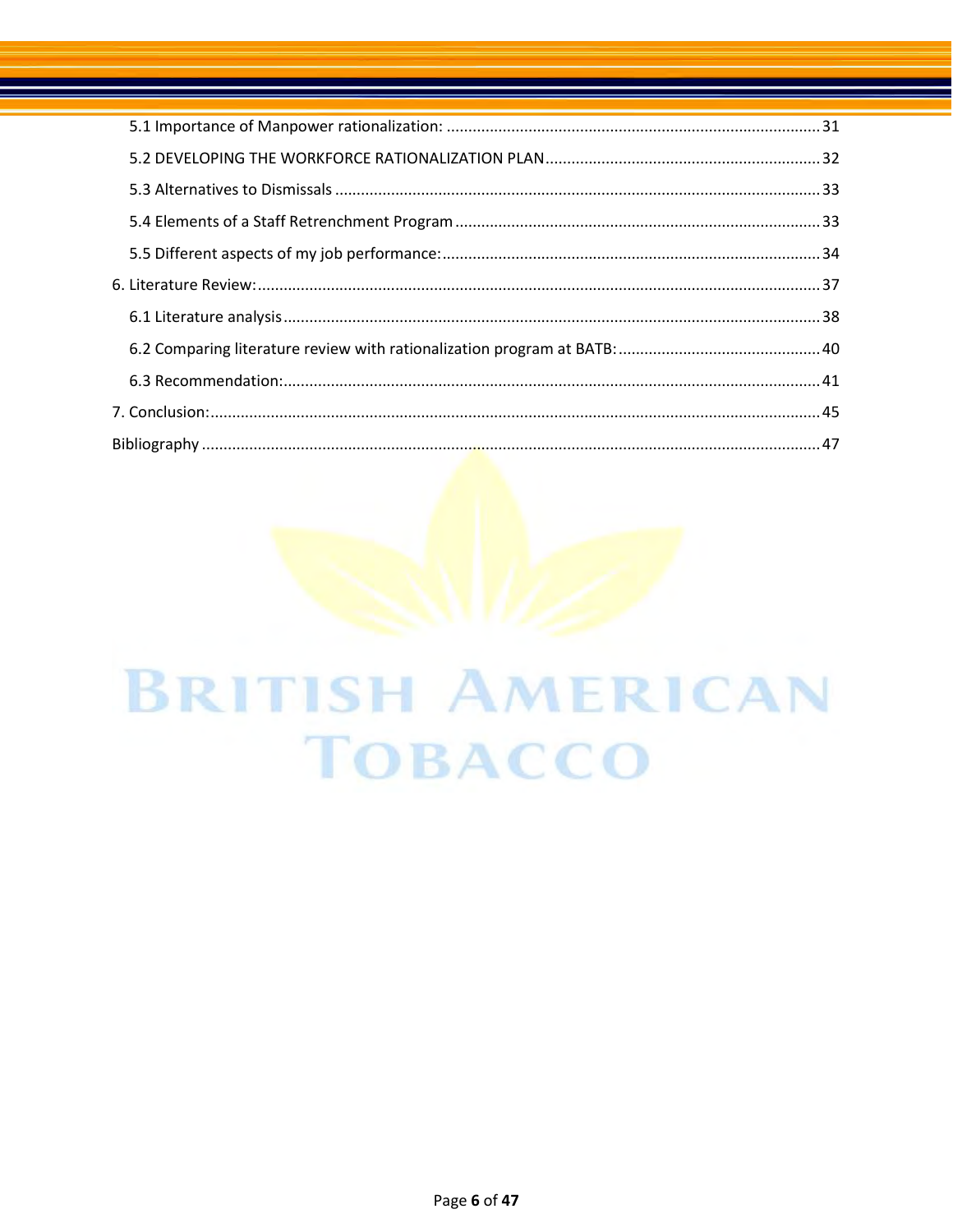#### **List of Tables:**

#### **List of Figures**

## **BRITISH AMERICAN TOBACCO**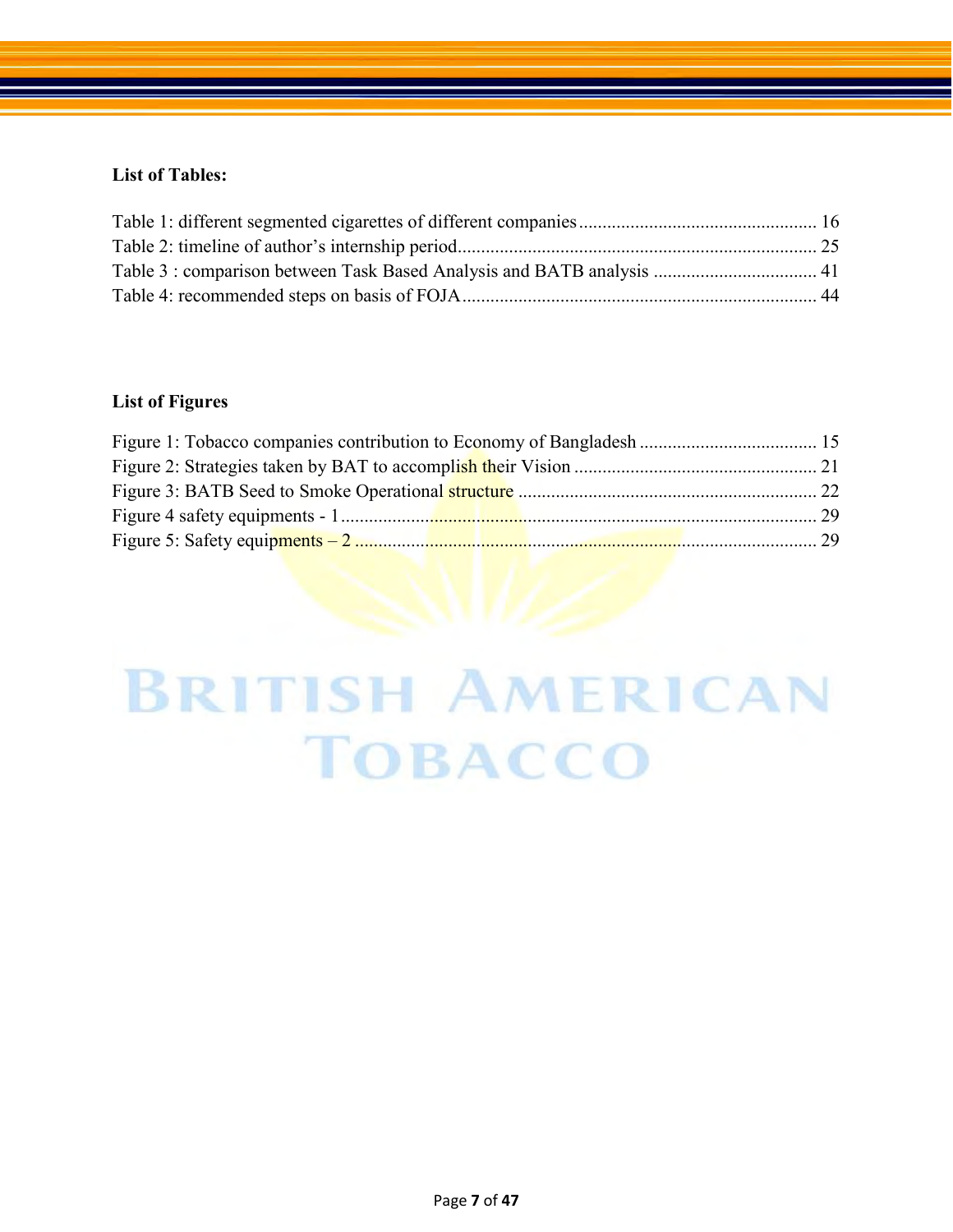# <span id="page-7-0"></span>1. Introduction<br>BRITISH AMERICAN **TOBACCO**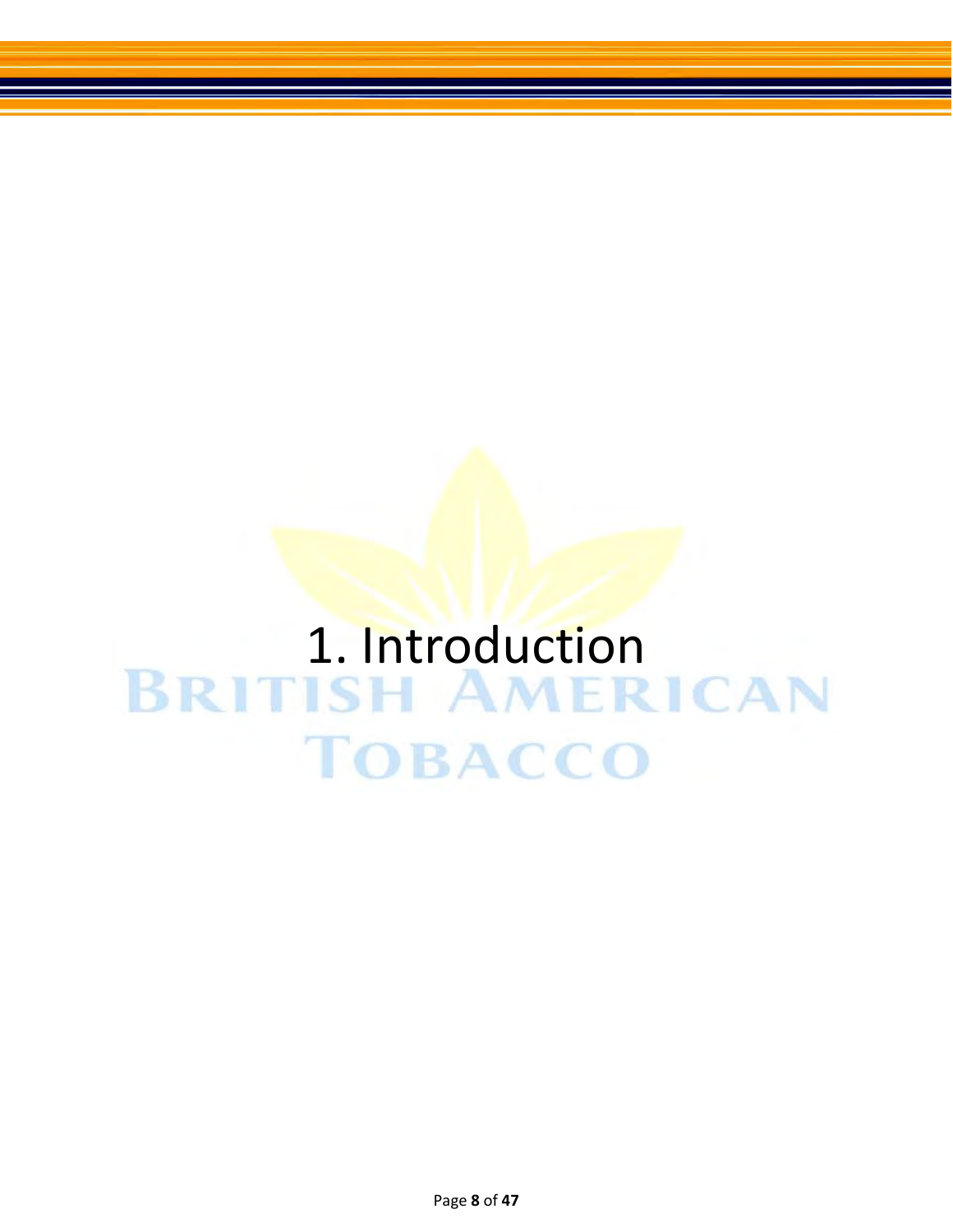#### <span id="page-8-0"></span>**1.1 Origin of the report:**

This report is a reflection of three months internship program which is mandatory to get graduated from BRAC University. To get graduated Bachelor in Business Administration program I needed to complete 4 credits which is allocated in my internship and I am lucky that I got chance to work for British American Tobacco where I gather experience on supply chain management department. My learning was not only limited to Supply Chain because my job was to design a new job analysis or working model which enriched my knowledge in HR. This report is basically prepared on my three months internship experience that I gathered from serving BATB to meet the requirements of BRAC University.

#### <span id="page-8-1"></span>**1.2 Objective of the report:**

Overall objective is to fulfilling the requirements of BUS400 course by preparing and submitting report on "Manpower rationalization and job analysis of British American Tobacco Bangladesh". Basically this report is to determine the process of preparing job description that is highly followed by the Tobacco industries of Bangladesh by analyzing job analysis methods and effort given behind this. This is basically an overview of my experience of three months internship program in BATB.

#### <span id="page-8-2"></span>**1.3 Specific objective:**

- $\triangleright$  gaining an understanding on how BAT is doing this job analysis process and how exactly they are doing this manpower rationalization program.
- $\triangleright$  to get all the methods available to do this job analysis and manpower rationalization.
- $\triangleright$  presents some recommendations that i came up with to get the best possible way of preparing this job description for BATB.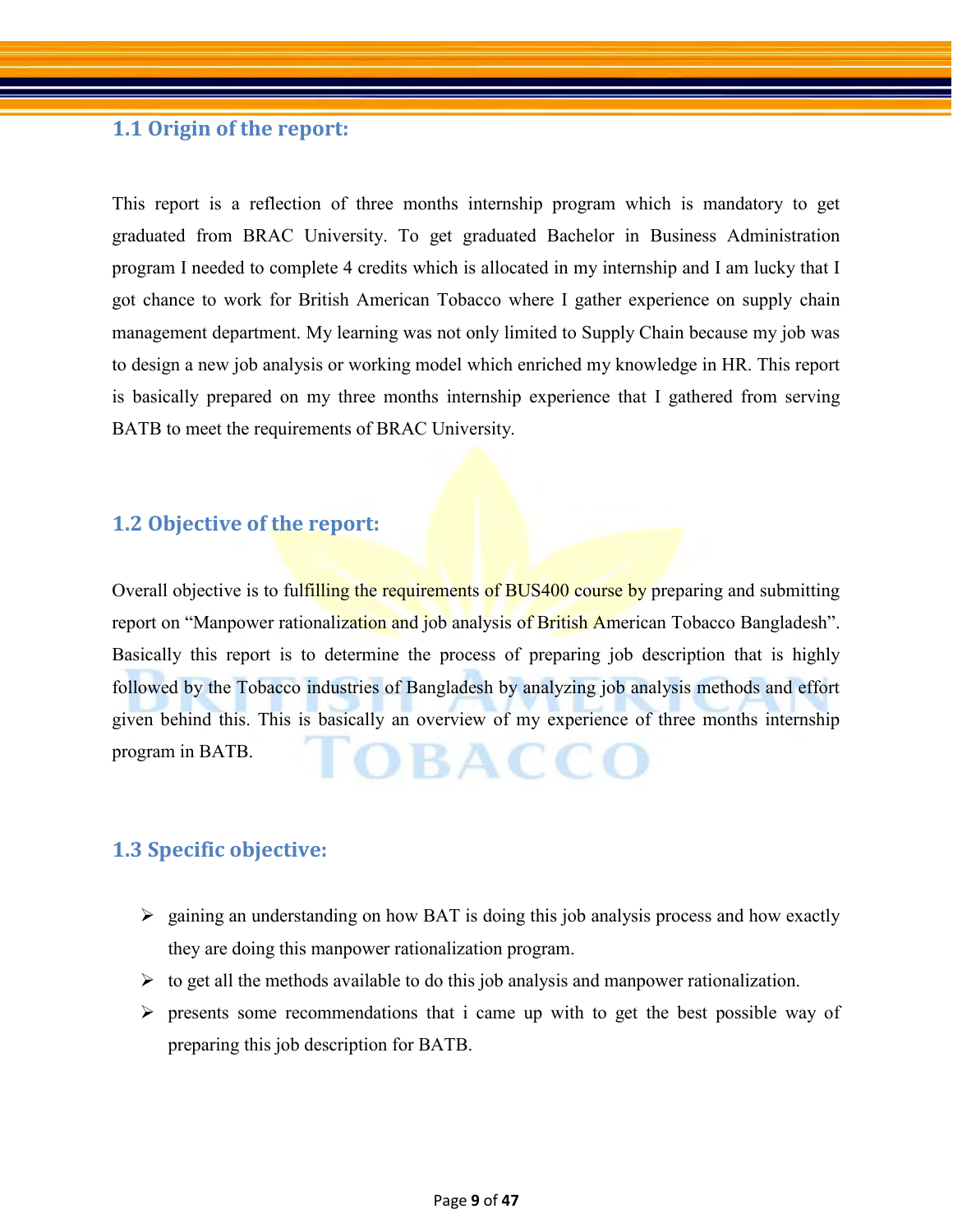#### <span id="page-9-0"></span>**1.4 Significance of the report:**

My research will help British American Tobacco Bangladesh to know

- $\triangleright$  If they are following the perfect way to do such manpower rationalization project or preparing new job description.
- $\triangleright$  What methods are accessible and which method can be more effective, time and cost saving
- $\triangleright$  What activities are not adding any value to the process and need to be excluded
- $\triangleright$  What activities need modification or changes to make it more productive

#### <span id="page-9-1"></span>**1.5 Methodology**

Methodology means the **overall procedures of research.** To achieve the required data to establish the analysis two basic methods were used-

#### **Primary data collection:**

1. Qualitative Analysis: In-depth interview of several managers, factory workers, senior technicians and Vendor supervisors were conducted to get proper insight on the supply chain regulations at BATB.

2. Observational Analysis: Observation of the work environment throughout the tenure of internship at BATB. I spent almost 3 hours every day of my internship period to collect data by observing their job and activities.

#### **Secondary data collection:**

<span id="page-9-2"></span>In order to complete my analysis I took help from different websites, literaures and previous studies. Without doing this literature review of previous analysis on this project, the outcome could not be so accurate.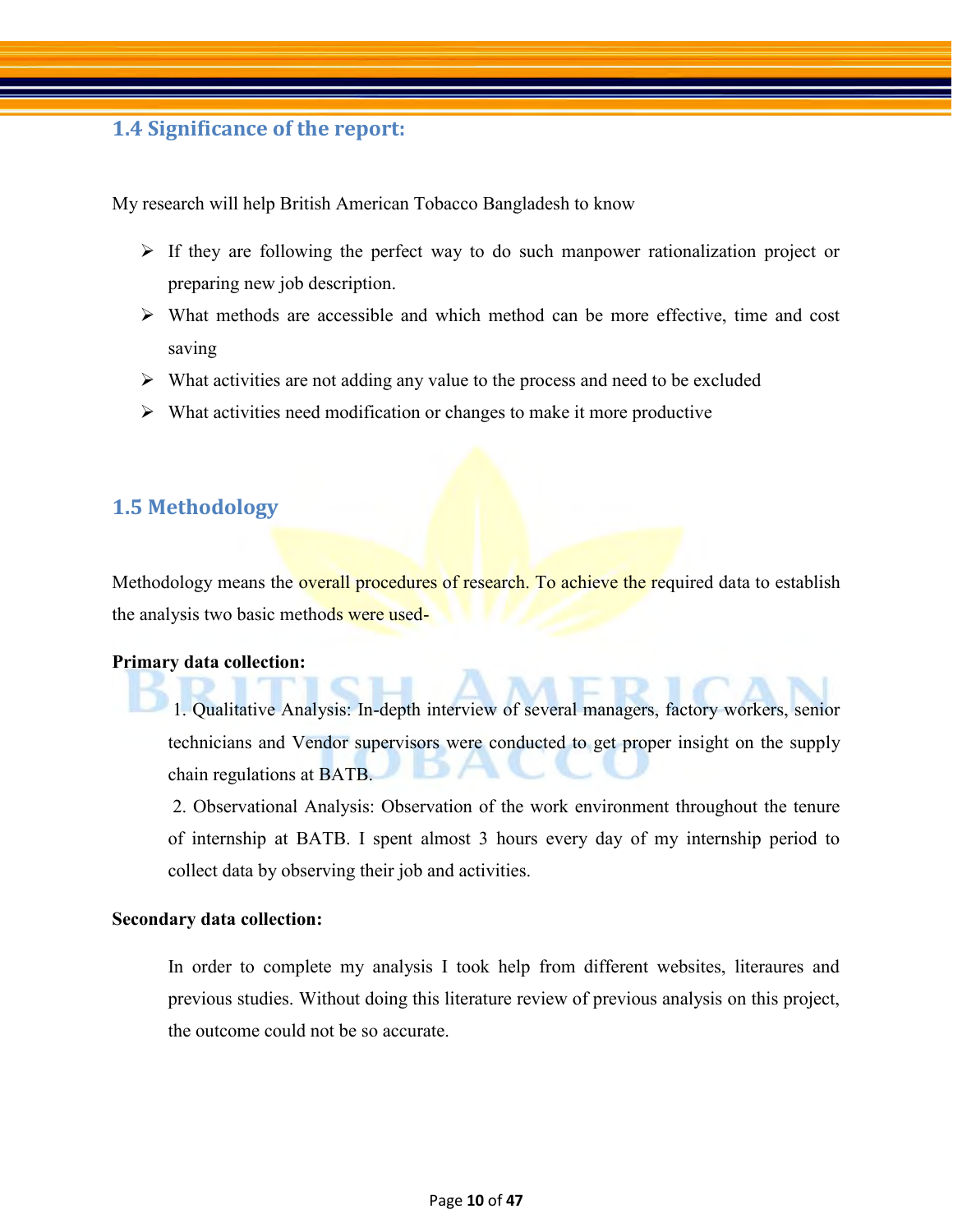#### **1.6 SCOPE OF THE STUDY**

Study helps several parties to enrich their knowledge and understanding. This study specifically will help. Institutions like locals or multinationals, Researchers, Students and Individuals to formulate their strategies in developing a job description. If anyone wants to know the practical issues of the talent market, or to know the factors which should be considered in case of formulating a strategy, they can take help from here. However, the apparent scopes are:

- It will help organizations in adopting a suitable policy by following methods they can adopt to do manpower rationalization and prepare job analysis for their organizations
- It will help to find out the ways need to be prepare earlier to make the process easier
- It will help BATB to know which factors need to be considered to develop for further research like this.

• It will help BATB to identify the problems occurred during this project analysis and what type of steps need to be taken to prevent such problems.

### <span id="page-10-0"></span>1.7 Limitations: **ISH AMERICAN**

BATB employees and workers were undoubtedly friendly and helpful but still there were some sonic unavoidable problems that created limitations to my study

- To get all the required data I needed to surveyed and interviewed many employees and workers from both management and no management sectors. I did not face any problem while surveying management level employees but taking interview of the workers was a bit tough to me as most of them could not even understand what I was asking for.
- Another big limitation was lack of time as my internship program was of only three months. While collecting data all the time it was in my head that i was running out of time. That hampered my study in a very bad way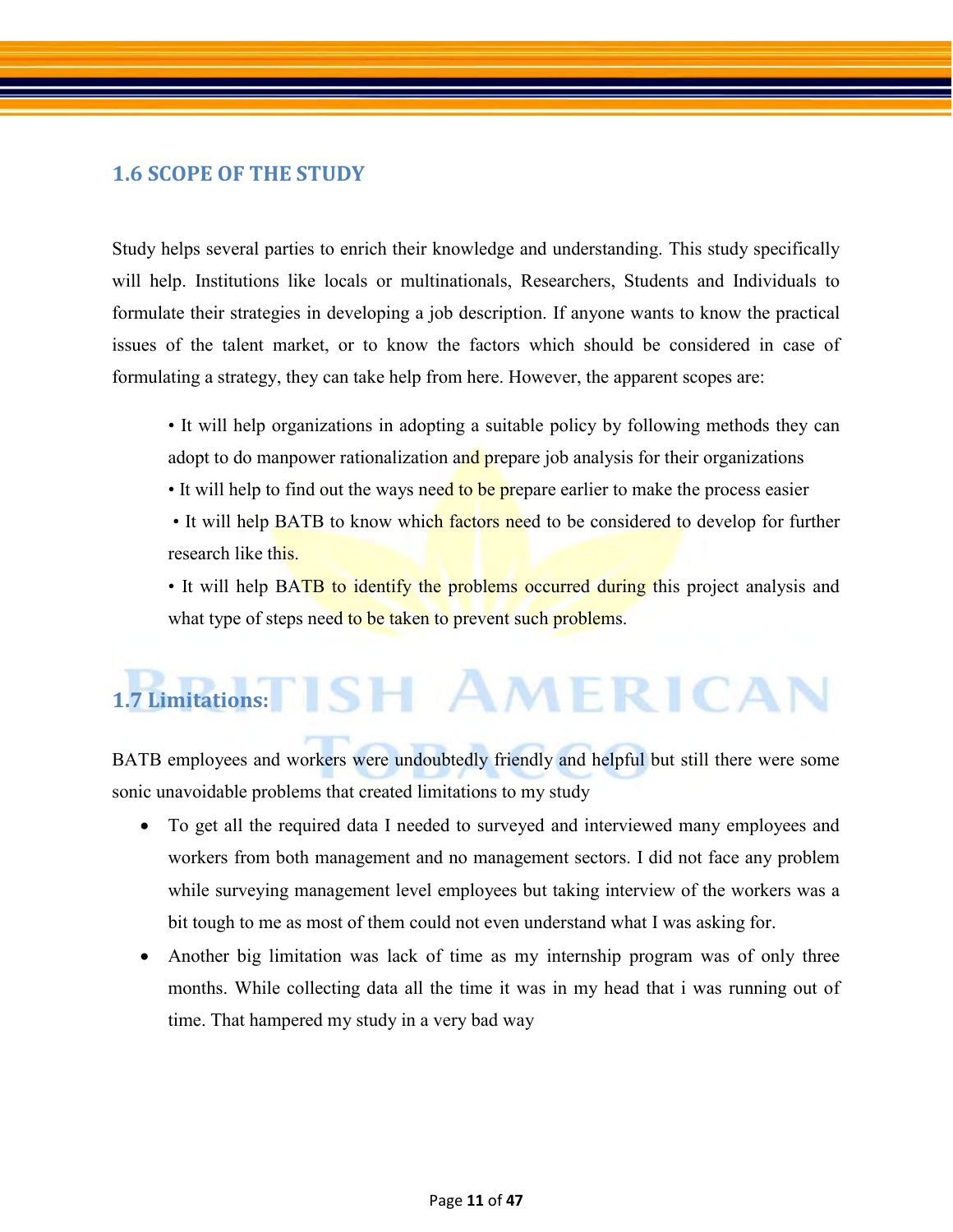- Despite of being friendly and helpful BATB employees remains busy whole day in doing their meetings, monitoring workers, dealing with vendors etc. So they could not give me enough time to do this study due to their busy schedule.
- As my job was to do time and motion study on workers I spent a lot of time on observing their work to find out exactly how much time they take to do one specific job. That was a big challenge to me as the time varies from worker to worker. Some workers are really active and fast to do their job on the other hand some are a bit slow. So it was tough for me to find out that standard time they required to do their job.
- During my internship period there was Ramadan and Eid vacation. During Ramadan the demand of cigarettes was very low so was the production. at that time most of the machines were not in use. So it was a bit tough for me to do this time and motion study. Moreover, we enjoyed 10 days Eid vacation which shortened my allocated time and I got less time to do my job.

# **BRITISH AMERICAN TOBACCO**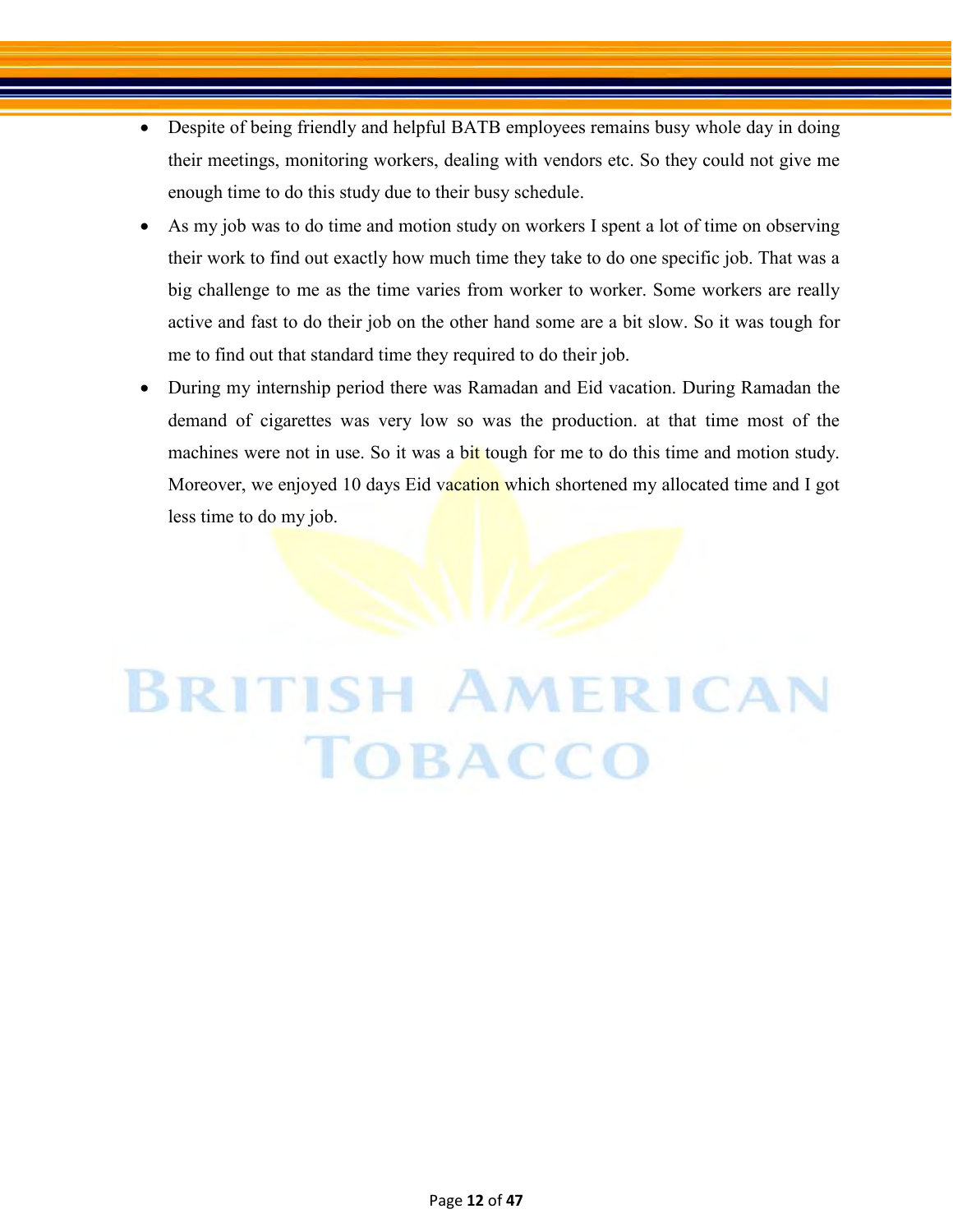# <span id="page-12-0"></span>**2. Industry Analysis TOBACCO**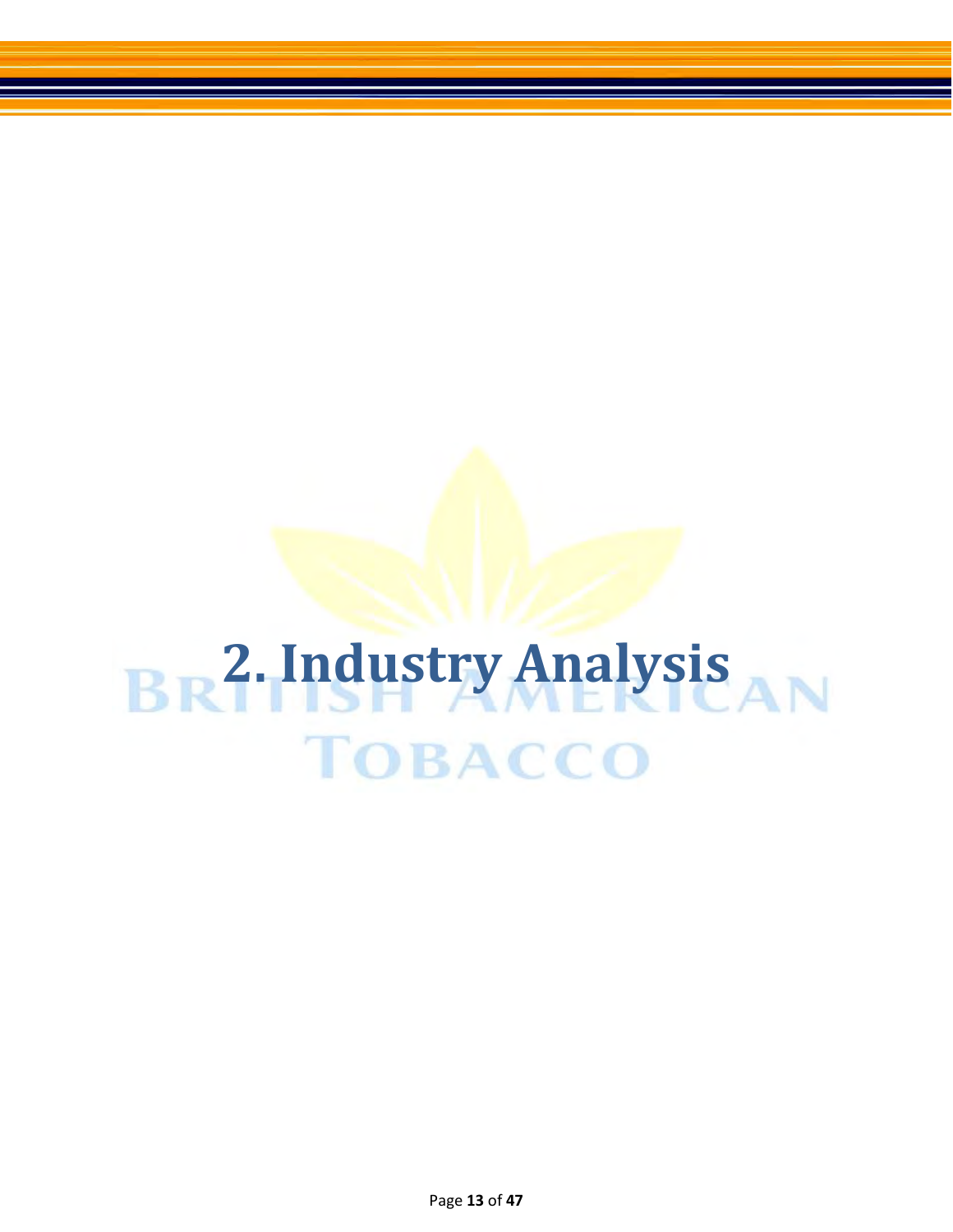#### <span id="page-13-0"></span>**2.1 Industry Analysis:**

Tobacco Industry of Bangladesh:

Bangladesh is among top five countries in tobacco consumption. According to Matthew Myers, president of CTFK, tobacco industries were eyeing Bangladesh market like the other developing countries for their future profit making after rich countries imposed stiff tobacco controls. So these vigorous implementations of new laws are truly matters of life and death for Bangladesh. (Hasib, 2014)

Tobacco industry of Bangladesh is run by two main industries - Bangladesh Cigarette Manufacturers Association (BCMA) and Bangladesh Biri Manufacturers Association (BBMA). (ADI, 2013).

OBACCO

#### <span id="page-13-1"></span>**2.2 The main cigarette manufacturers in Bangladesh are:**

- □ British American Tobacco Bangladesh
- $\Box$  Dhaka Tobacco Industries ISH AMERICAN
- AbulKhair Tobacco
- $\Box$  Nasir Tobacco
- $\Box$  Azizudin Industries and
- <span id="page-13-2"></span>□ New Age Tobacco.

#### **2.3The main biri manufacturers are:**

- $\Box$  AkijBiri
- $\Box$  AbulBiri
- $\Box$  NasirBiri
- $\Box$  KarikarBiri
- $\Box$  Aziz Biri and
- □ And other hundreds of local birimenufacturer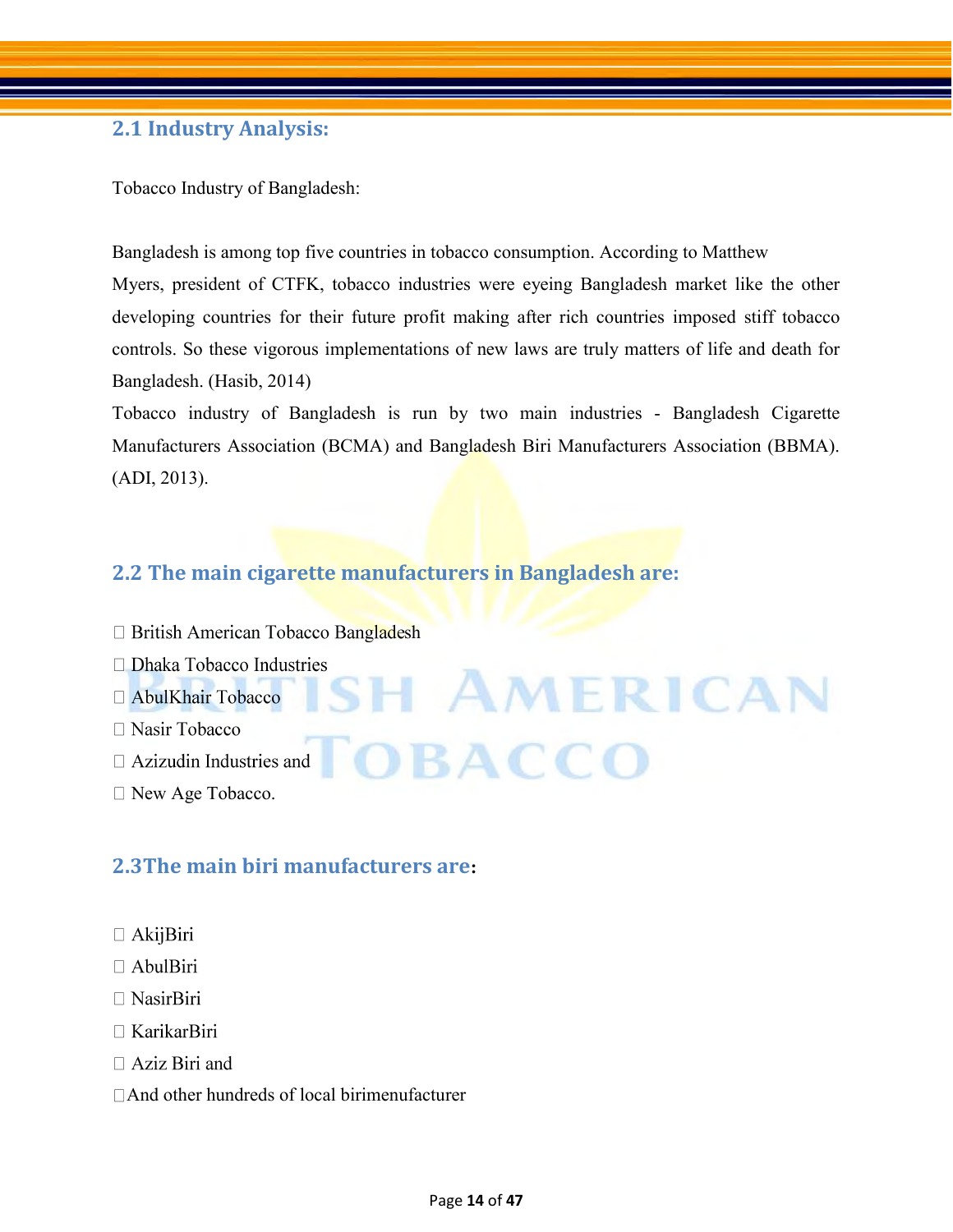Among the entire cigarette companies, British American Tobacco contributes most to Bangladesh's economy. This chart shows the contribution percentage of tobacco companies



<span id="page-14-1"></span>

Source: Harun, (2014)

#### <span id="page-14-0"></span>**2.4 Brands**

"Brand" is basically a name, product, service, or concept that is publicly distinguished from other products, services, or concepts so that it can be easily communicated and usually marketed. According to David Ogilvy, the intangible sum of a product's attributes: its name, packaging, and price, its history, its reputation, and the way it's advertised. (Rouse, 2010) Brand is a name which gives a reliance of quality product. As the customers' taste varies and also there is different prices of products, brands are also different. One common characteristic is in every segmented market the different brands are almost at the same prices. The operative brands in Bangladesh tobacco industries are given below.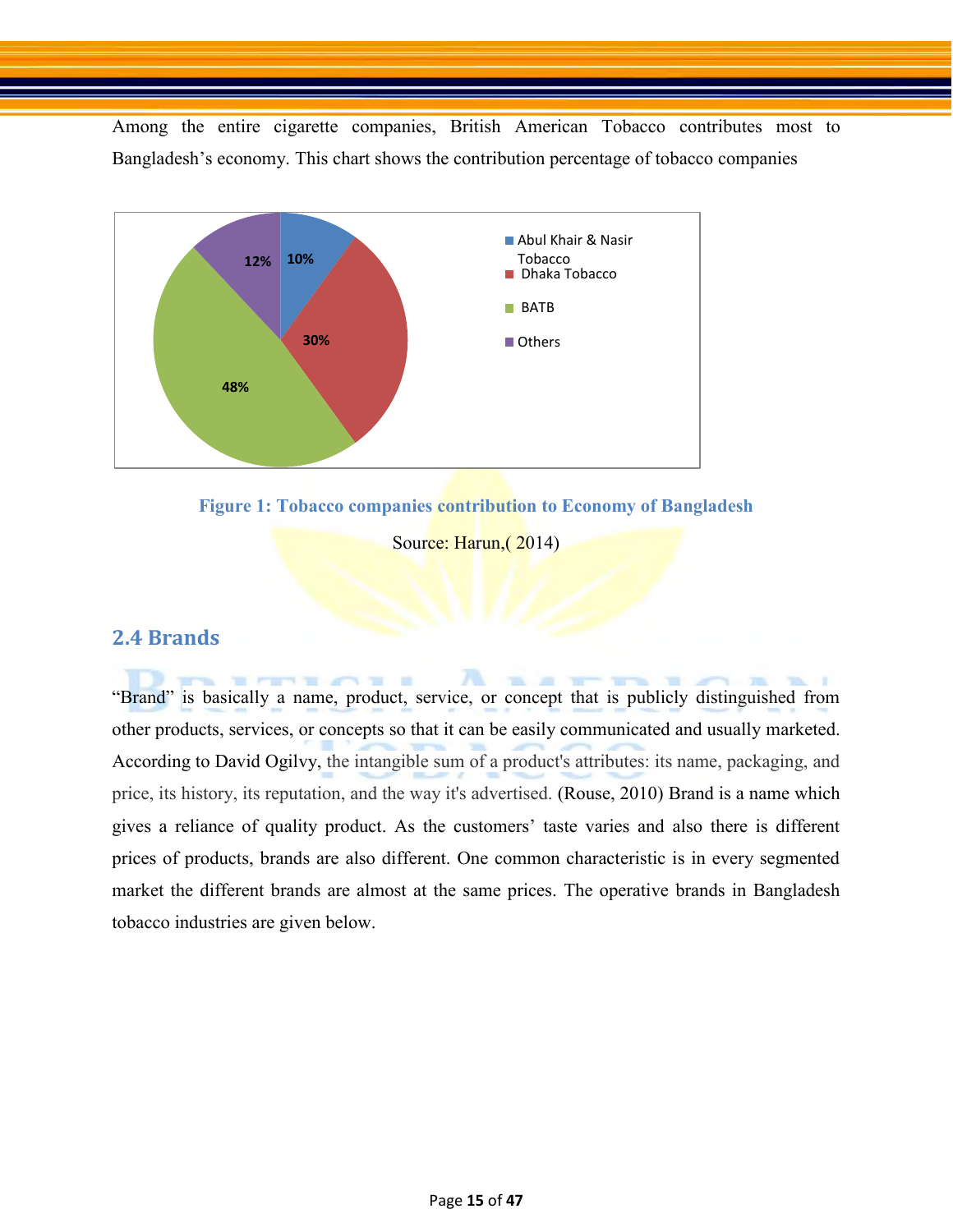#### <span id="page-15-0"></span>**2.5 Segments of cigarette**

| Segments | <b>BATB</b>                                               | Dhaka Tobacco | Abul Khayer    | Sonali     |
|----------|-----------------------------------------------------------|---------------|----------------|------------|
|          |                                                           |               | Tobacco        | Tobacco    |
|          |                                                           |               |                |            |
| Premium  | B & H- Regular and                                        | Marlboro      | N/A            | N/A        |
|          | Light                                                     |               |                |            |
| Medium   | and<br>Regular<br><b>JPGL</b><br>$\overline{\phantom{0}}$ | Castle        | N/A            | N/A        |
|          | Light, PALL                                               |               |                |            |
|          | <b>MALL</b>                                               |               |                |            |
|          |                                                           |               |                |            |
| Lower    | Star, Capstan, Scissors,                                  | Gold<br>Navy, | Marise, Gold   | Sunmun,    |
|          | Pilot, Gold                                               | Mine,         | Life, Tope 10. | Gold Hill. |
|          | Flake                                                     | Sheikh, K2.   |                |            |

**Table 1: different segmented cigarettes of different companies** 

Source: Rahman.et.al.,(2010)

<span id="page-15-1"></span>So far the various segments of the research has been discussed, now the next part describes the analysis of research where the various assumptions have been tested to gain the fair idea of brand dilution and product quality.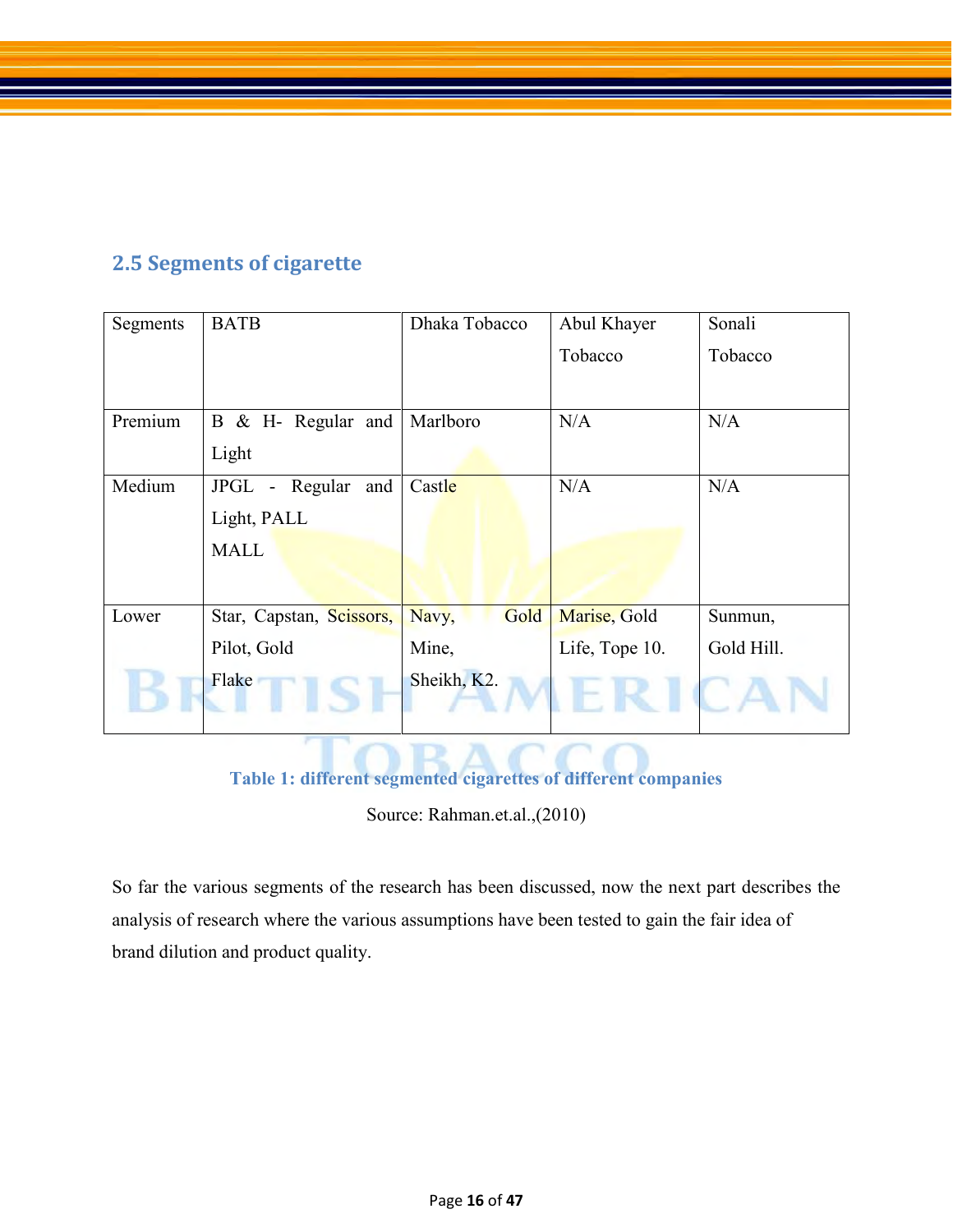#### <span id="page-16-0"></span>**3.4 SWOT analysis:**

The SWOT analysis is a commonly employed framework in the business world for analyzing the factors that influence a company's competitive position in the marketplace with an eye to the future. However, the SWOT framework can also be usefully applied outside of the pure business domain.SWOT analysis is important for any organization to find out the factors important to the operation of a business in the environment, both internal and external. The internal factors help to find out the strength and weakness; the threats and opportunities can be comprehended by scanning the external environment. (Lizza.A, 2005)The SWOT analysis of the cigarette industry is given below:

#### Strength:

- Comparatively less Competition than other industries
- Promotional Activities are banned which saved their huge amount of money and they can use this money to other development.

MERICAN

#### **Weakness**

- They cannot go for massive promotion
- Sensitive and harmful product which can be banned anytime
- The law requires graphic health warning to cover at least 50% of main display
- Smoking is prohibited in indoor public places and workplace

#### **Opportunity**

Young generation is more tend to have cigarette than biri.

#### Threats:

- Tobacco advertising as well as discounted tobacco product supply is prohibited
- Sponsorship for tobacco company is strictly restricted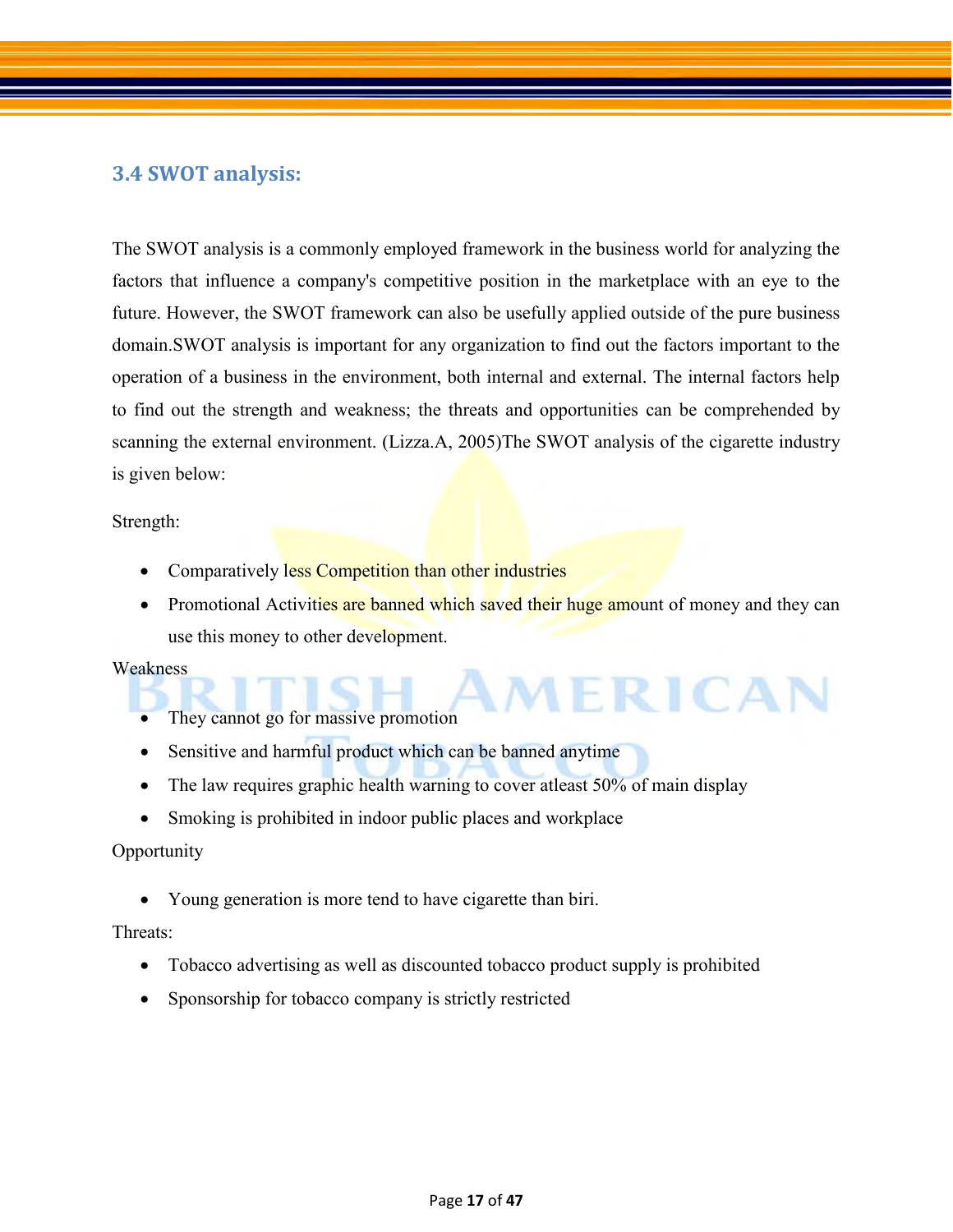# <span id="page-17-0"></span>**3. Company Analysis<br>BRITISH AMERICAN TOBACCO**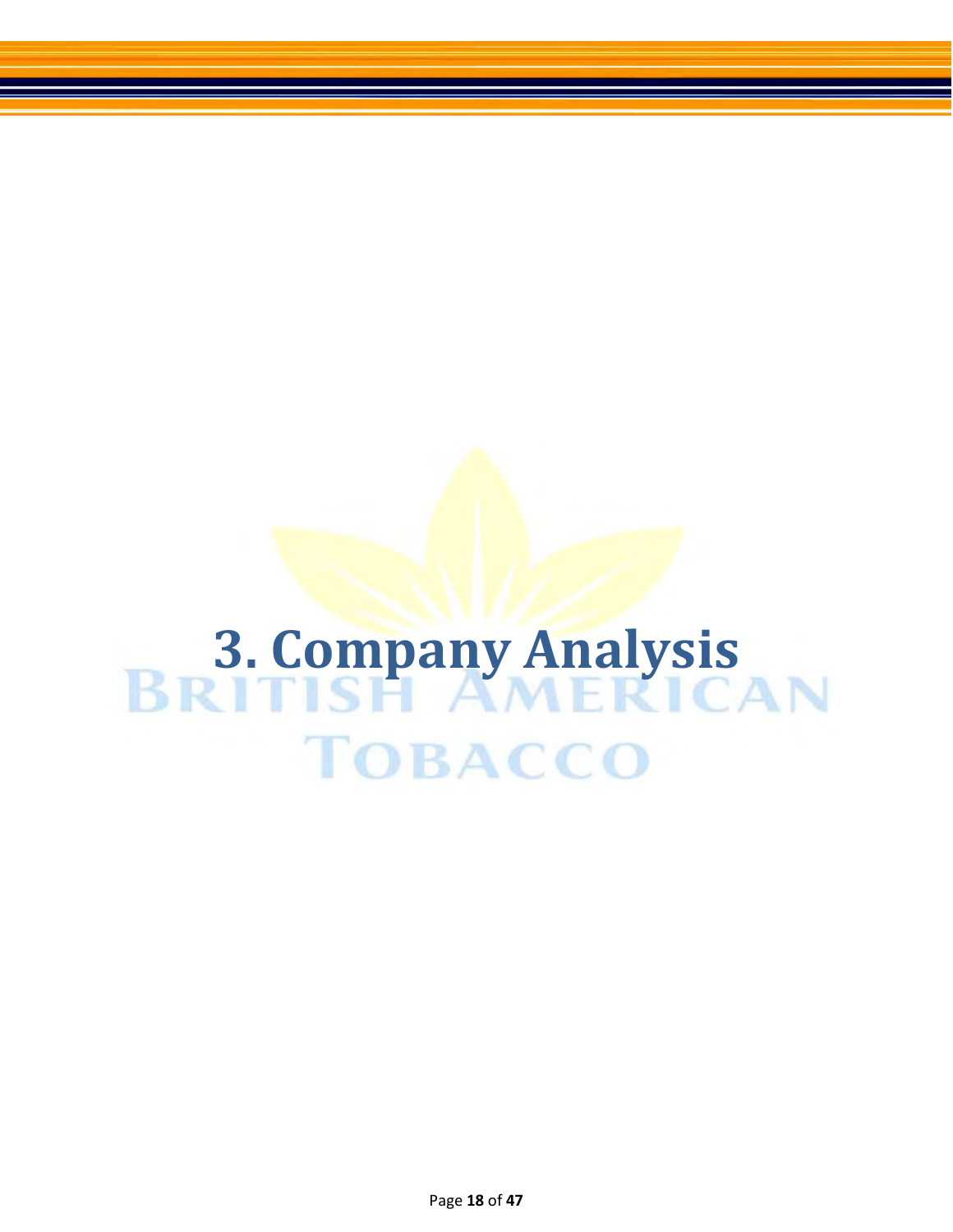#### <span id="page-18-0"></span>**3.1 History**

BAT Bangladesh started its operations in this sub-continent in 1910 as Imperial Tobacco Company Ltd. After the separation, Pakistan Tobacco Company (PTC) came into presence with its head office in Karachi in 1949. PTC's East Pakistan office at that time was situated in Armanitola, Dhaka and ultimately moved to Motijheel, Dhaka. After independence, Bangladesh Tobacco Company Pvt. Limited was formed in 1972 with British American Tobacco holding majority shares. In March 1998, Bangladesh Tobacco Company changed its name and identity to British American Tobacco Bangladesh pronouncing its common identity with other operating companies in the Group. British American Tobacco Bangladesh is one of the oldest and largest multinational companies operating in Bangladesh. The British American Tobacco Group holds65.91% share in the Company. The Government of Bangladesh owns 26.57% through several of its agencies, while 7.52% is owned by other shareholders. It is a public company listed on the Dhaka and Chittagong stock exchanges. The Board of Directors has nine members  $-$  a Non-Executive Chairman, four Non-Executive Directors and four Executive Directors. We are also a leading business organisation in the industrial sector employing more than 11,000 people directly and a further 60,000 indirectly as farmers, distributors and suppliers. We have business contracts directly with approximately 45,000 registered farmers who produce high quality tobacco leaf.

#### <span id="page-18-1"></span>**3.2 Worldwide operations of British American Tobacco Group:**

British American Tobacco Bangladesh is a member of the British American Tobacco Group which is UK based and one of the leading multinational companies in the global tobacco business. British- American Tobacco has been involved in this operation for more than 100 years. The business was formed in 1902, as a joint venture between the UK's Imperial Tobacco Company and the American Tobacco Company founded by James "Buck" Duke. Despite its name, derived from the home bases of its two founding companies, British American Tobacco was established to trade outside both the UK and the USA, and grew from its roots in dozens of countries across Africa, Asia, Latin America and continental Europe. More than a billion people across the globe enjoy smoking tobacco. Among them one in every seven chooses a British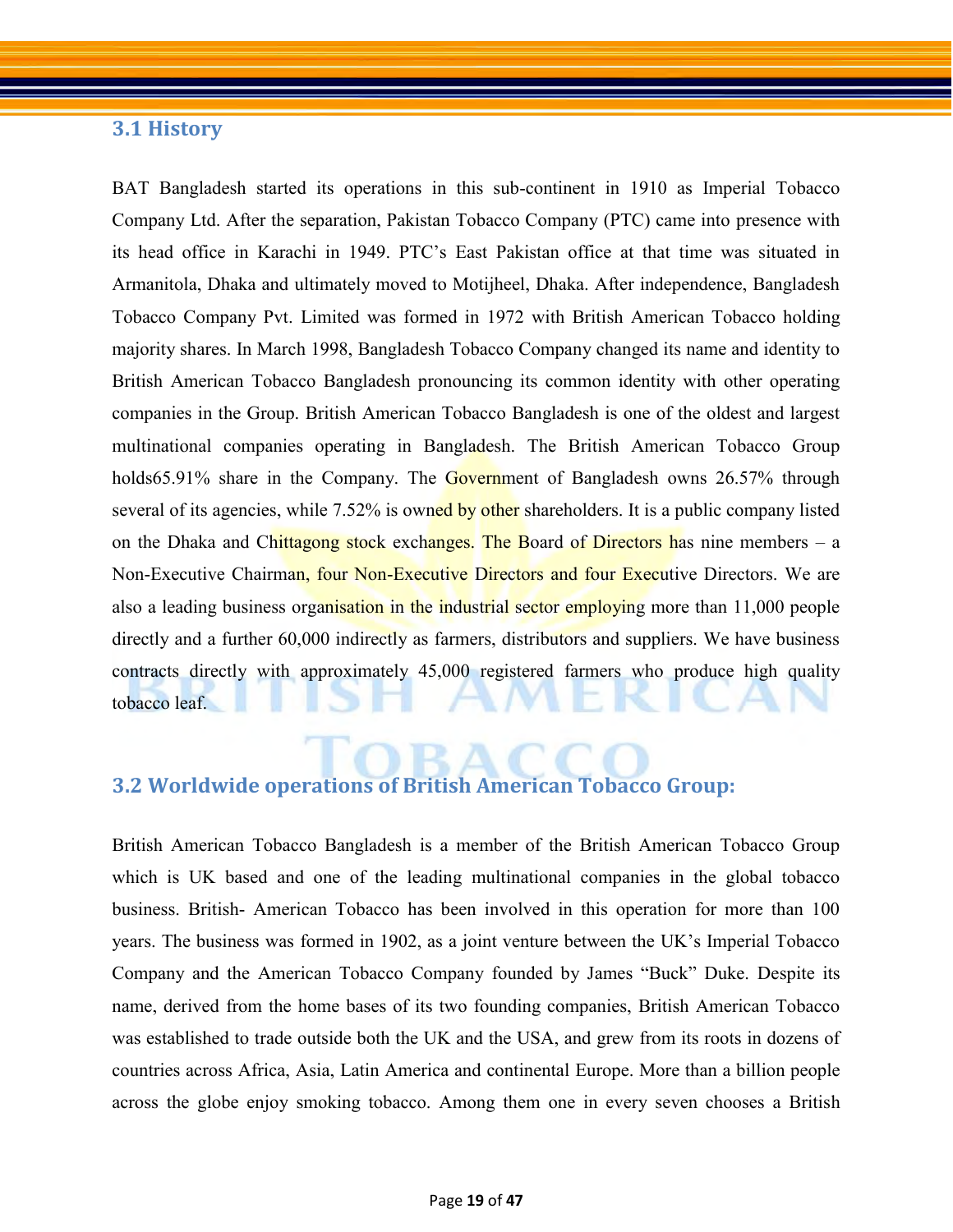American Tobacco brand. British American Tobacco group expanded their business across the globe such as:

- $\Box$  America-Pacific (USA, Japan, South Korea)
- $\Box$  AsPac (China, Indo-China, Taiwan, South-East Asia, Australasia)
- $\Box$  Europe (50 countries including Russia)
- $\Box$  Latin America (Central & South America, Mexico, Caribbean)
- $\Box$  Africa (More than 50 countries)
- $\Box$  MESCA (Middle East, South & Central Asia)

#### <span id="page-19-0"></span>**3.3 STRUCTURE OF BATB:**

BATB is a well-known public limited company ruling the tobacco market of Bangladesh. Overall actions of the company are directed by the "Board of Directors" and Executive Committee (EXCO). The Board of Directors is consisted of 8 directors having the chairman as head of board. Chief Executive of British American Tobacco Bangladesh is the "Managing Director" who is also the director of the Executive Committee. All the functional departmental heads are member of this committee. Different departments such as supply chain management, HR, CORA, Finance, Marketing, Legal and IT have different structure.

#### <span id="page-19-1"></span>**3.4 Vision of BATB**

Vision of BATB can be described both quantitative and qualitative way. **Quantitatively,** the company seeks volume leadership among the international competitors. In the longer run perspective, they value leadership. BAT recognizes that it is adult customers who controls the market and that leads them to consumer driven strategy.

**OBACCO** 

**Qualitatively,** BAT wants to be recognized as industry leaders and to be the partner of first choice for government, NGO's, investors and potential employee recruits. The company will also do this by being a responsible tobacco group, with sustainable business, outstanding people and superior products.

There are certain missions the organization is heading to accomplish. They are: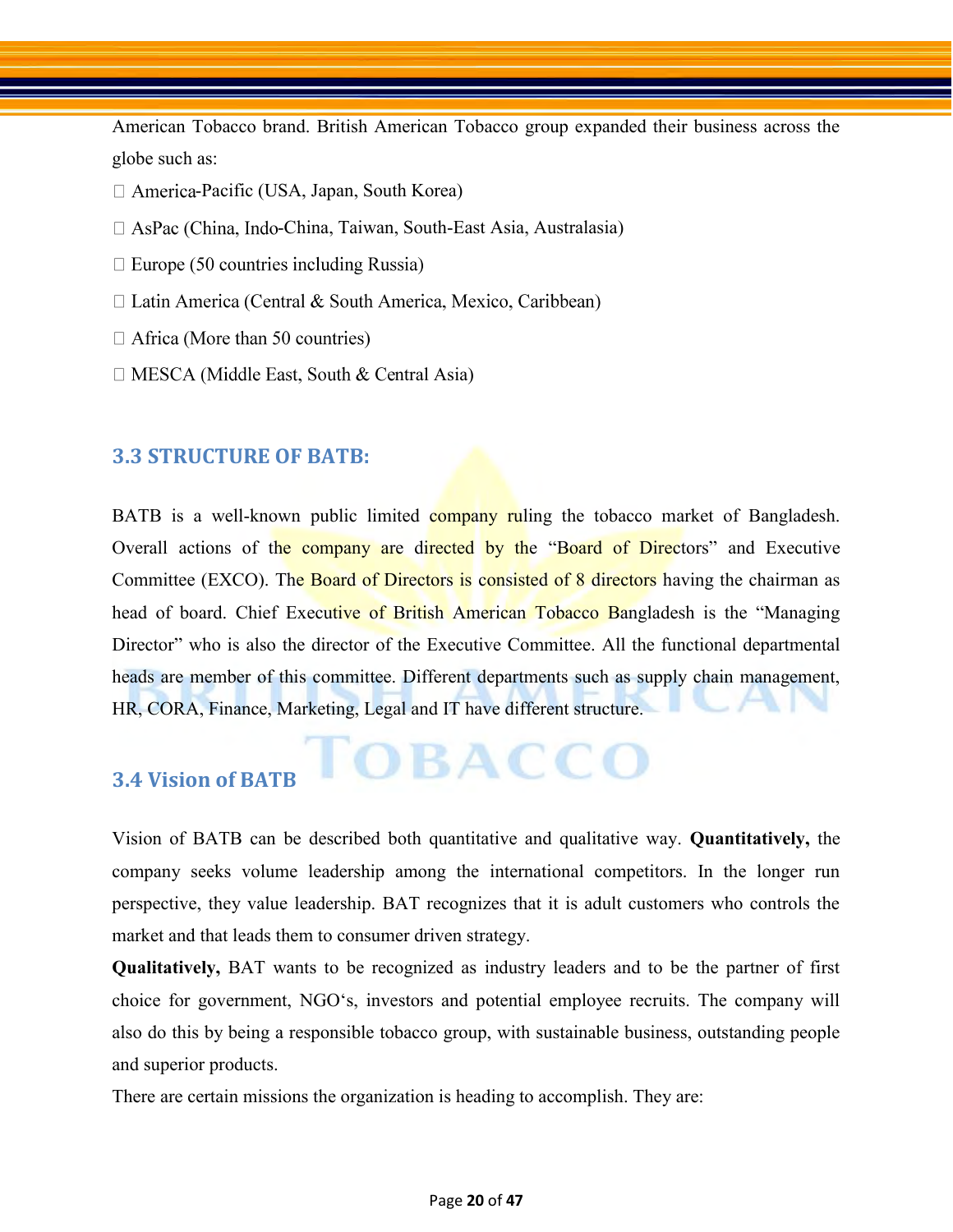- $\Box$  Growing Company share of the total tobacco market
- $\Box$  Dominating key identified segments



<span id="page-20-1"></span><span id="page-20-0"></span>British American Tobacco Bangladesh has several functional departments that are integrated to give the best output for the organization. The following diagram shows the top management.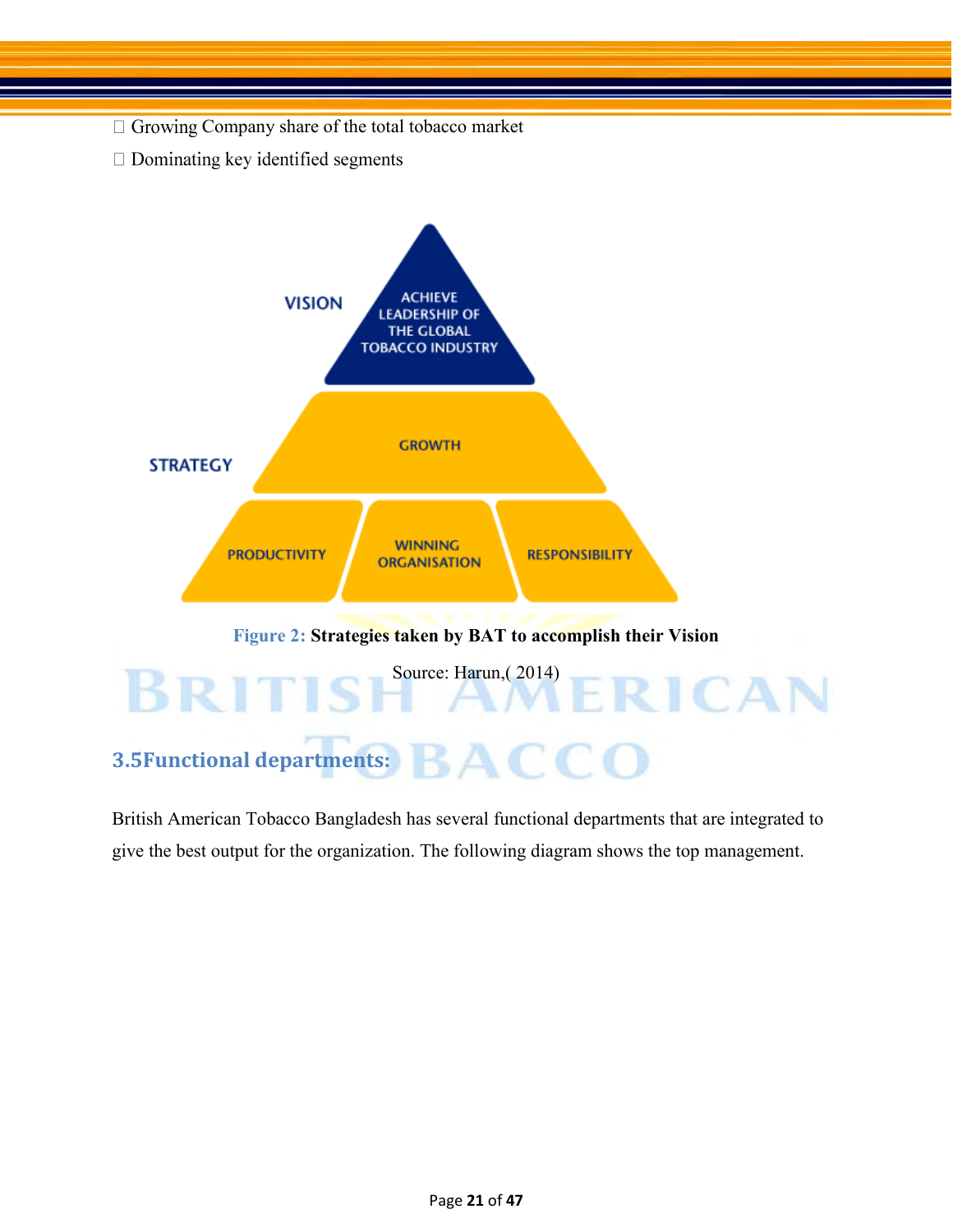

**Figure 3: BATB Seed to Smoke Operational structure** 

Source: Jannat, (2015)

<span id="page-21-0"></span>Different functional departments have different structures according to their job and activities. BAT maintains a up-to-date organizational structure headed by Managing Director. Managing Director is the operational head and national sales manager. Every departmental heads notifies him what they carry out through their functions with the help of line managers. Some other positions of the organogram are directors, regional manager, secretary, assistant manager, area manager, territory officer, supervisor and other employees. It has seven departments with two supporting departments. The "Board of Directors" and Executive Committee (ExCo) govern the overall activities of the company. The Board of Directors is responsible for protecting the rights and interests of all shareholders and is held accountable for the overall management of the entity. The Board meets at least 6 times a year and makes decisions on key matters. The Board is liable for the overall system of internal control for the company and for reviewing the effectiveness of these panels. The system is designed to manage risks that may impede the accomplishment of the company's business objectives rather than to eliminate these risks. (Jannat, 2015)

Major functional areas are:

- 1. Corporate & Regulatory Affairs
- 2. Finance
- 3. Human Resource
- 4. Legal
- 5. Supply Chain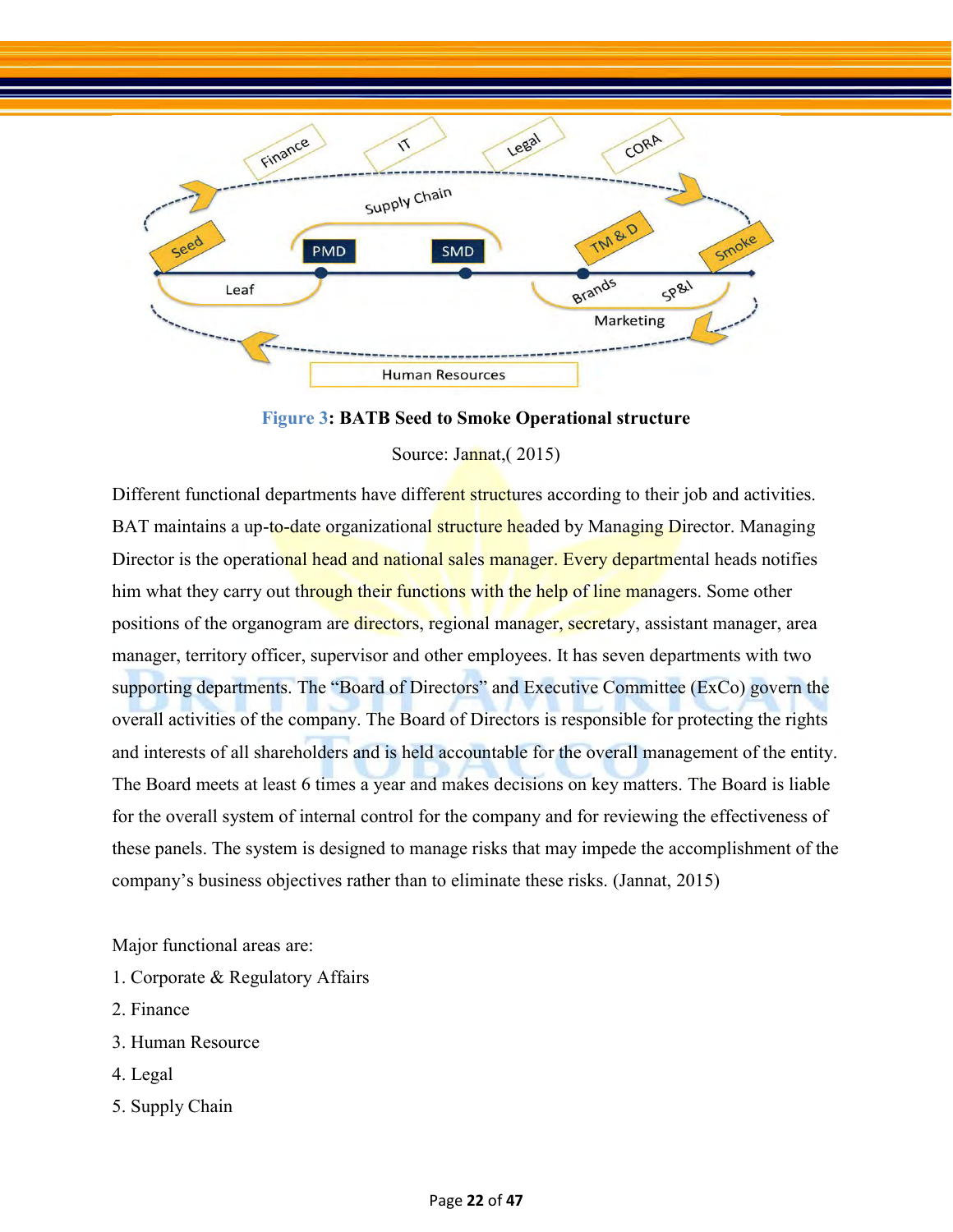#### 6. Leaf

- 7. Information Technology
- <span id="page-22-0"></span>8. Marketing Department

#### **3.6 Employee Relations & Welfare at BATB:**

There are two factories in the country of British American Tobacco Bangladesh. In Kushtia, there is a Green Leaf Threshing factory, and the main cigarette manufacturing facility is situated in Mohakhali, Dhaka. Being a responsible corporate citizen, BAT Bangladesh abides by all the valid laws and principles of the country. It employs more than 1200 people directly, and provides them with many benefits. Along with the extrinsic rewards, BAT Bangladesh also looks into their development by providing them with relevant trainings to make their job more effective. We take on apprentices as well, and invest in their learning so that they can be retained at the end of their apprenticeship. BATB employees are paid a very profitable package, compared to other local and multinational companies. The components of the total package include the basic salary, house rent allowance, conveyance allowance, family medical allowance, children education allowance, entertainment allowance, meal assistance allowance, smoking allowance, shift allowance, tour allowance, annual bonus, festival bonus, performance bonus, leave fare assistance, odd hour conveyance, city allowance and washing allowance.

- $\triangleright$  Two sets of high quality uniforms each year (pants, shirts, shoes and socks). Every alternate year they also get a set of winter clothing (pants, shirts and jackets)
- $\triangleright$  All the employees and workers get food in the canteen when they are on duty. The canteen knows no hierarchy, and is not a place for discrimination; the Managing Director of the company and a factory workers take the same food in same plates and in same place
- $\triangleright$  One umbrella every year
- $\triangleright$  Medical treatment in good hospitals; no bar on expenditure
- $\triangleright$  High standard dispensary, providing full time coverage with a doctor (MBBS) and an ambulance
- $\triangleright$  Supplies of medicine as per the prescription made by internal /external doctors
- $\triangleright$  Various cultural activities are arranged for the employees etc.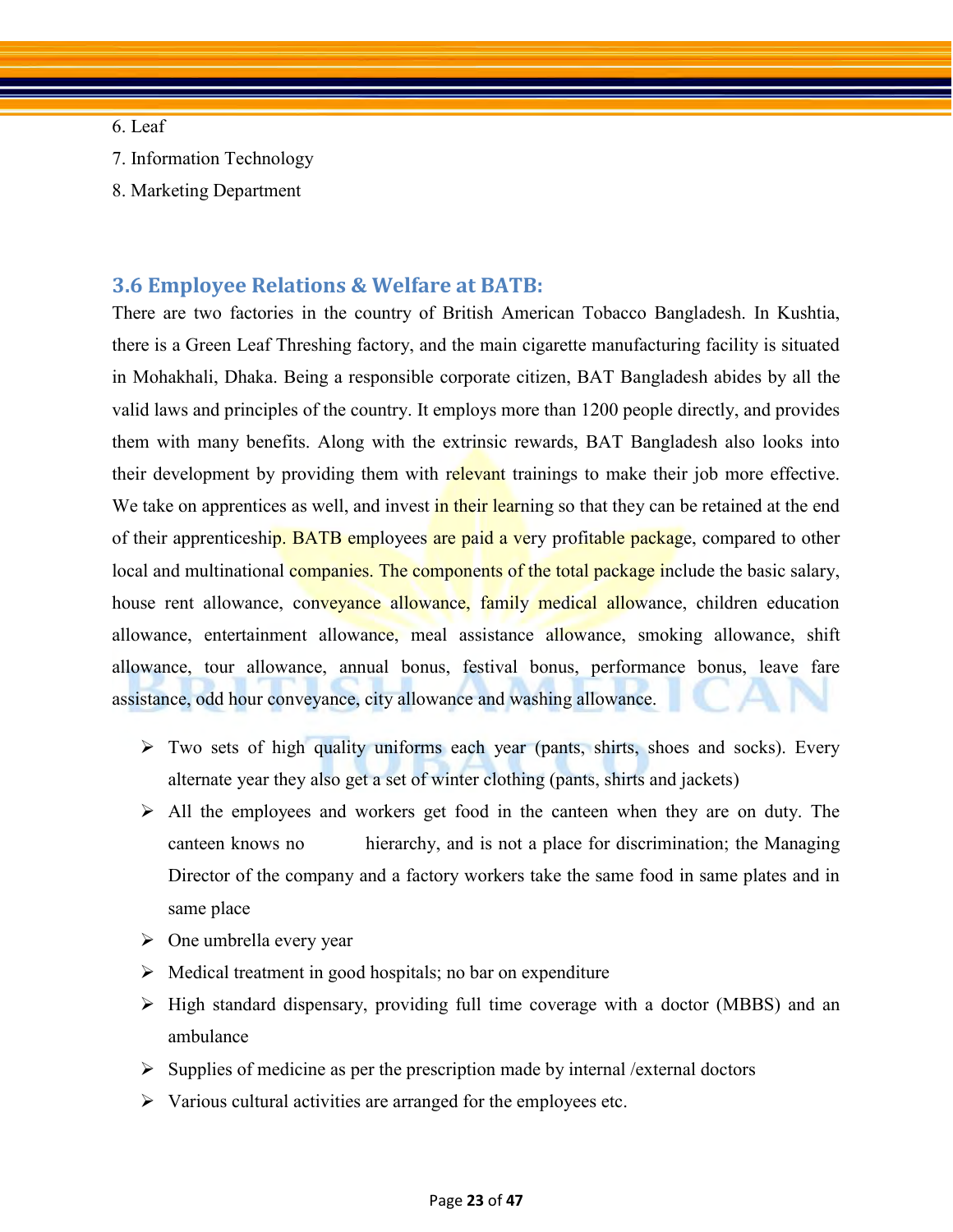# <span id="page-23-0"></span>**4. Work Experience<br>BRITISH AMERICAN TOBACCO**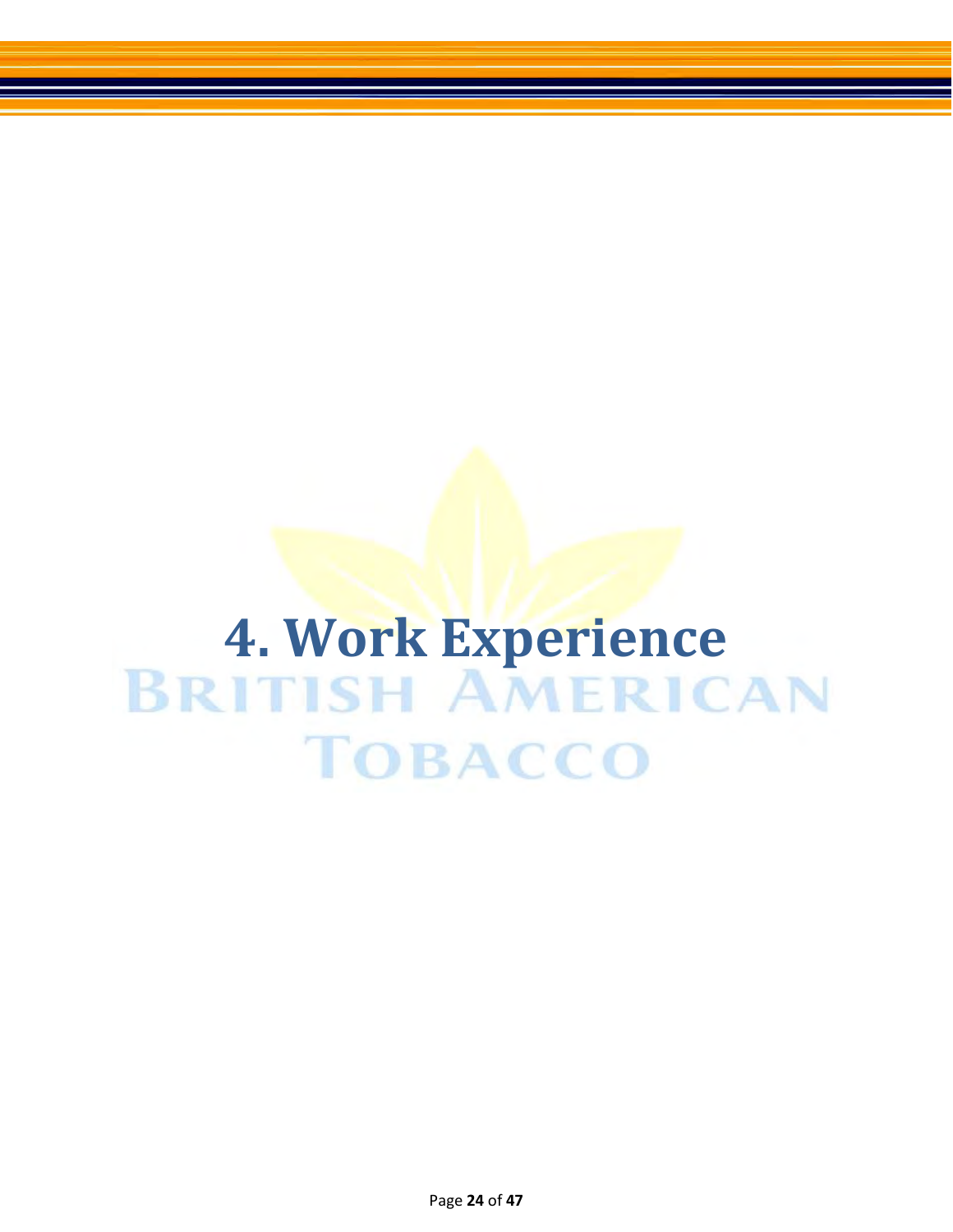#### <span id="page-24-0"></span>**4.1 TIMELINE:**

The timeline for the total internship project and report preparation is as follows:

| Week           | Activity                                                         |
|----------------|------------------------------------------------------------------|
| 1              | Got introduced with many employees                               |
| $\overline{2}$ | Studied on different machines                                    |
| $3$ to $7$     | Collected information by spending time in factory and observing  |
| 8              | Analyzed information, prepared a PowerPoint presentation and     |
|                | presented final outcome to supervisor                            |
| 9              | Started a new chapter of this project and got briefing over this |
|                | new era and got introduced with some new people                  |
| 10             | Spent time on floor to observe a new group of workers            |
| 11             | Analyzed on this new collected information                       |
| 12             | Made final result on my study                                    |

**Table 2: timeline of author's internship period** 

Source: Author's compilation

<span id="page-24-3"></span><span id="page-24-1"></span>**4.2 My experience on Environment, Health and Safety department:** 

<span id="page-24-2"></span>Throughout my internship program I got to work closely with EHS department as my desk was in their floor and attended safety week. Although they maintain this safety rules strictly all year long but they have a specific week called safety week when everyone gets more conscious about these safety issues. As EHS department and our department was in same floor so I got to know about both of these two departments.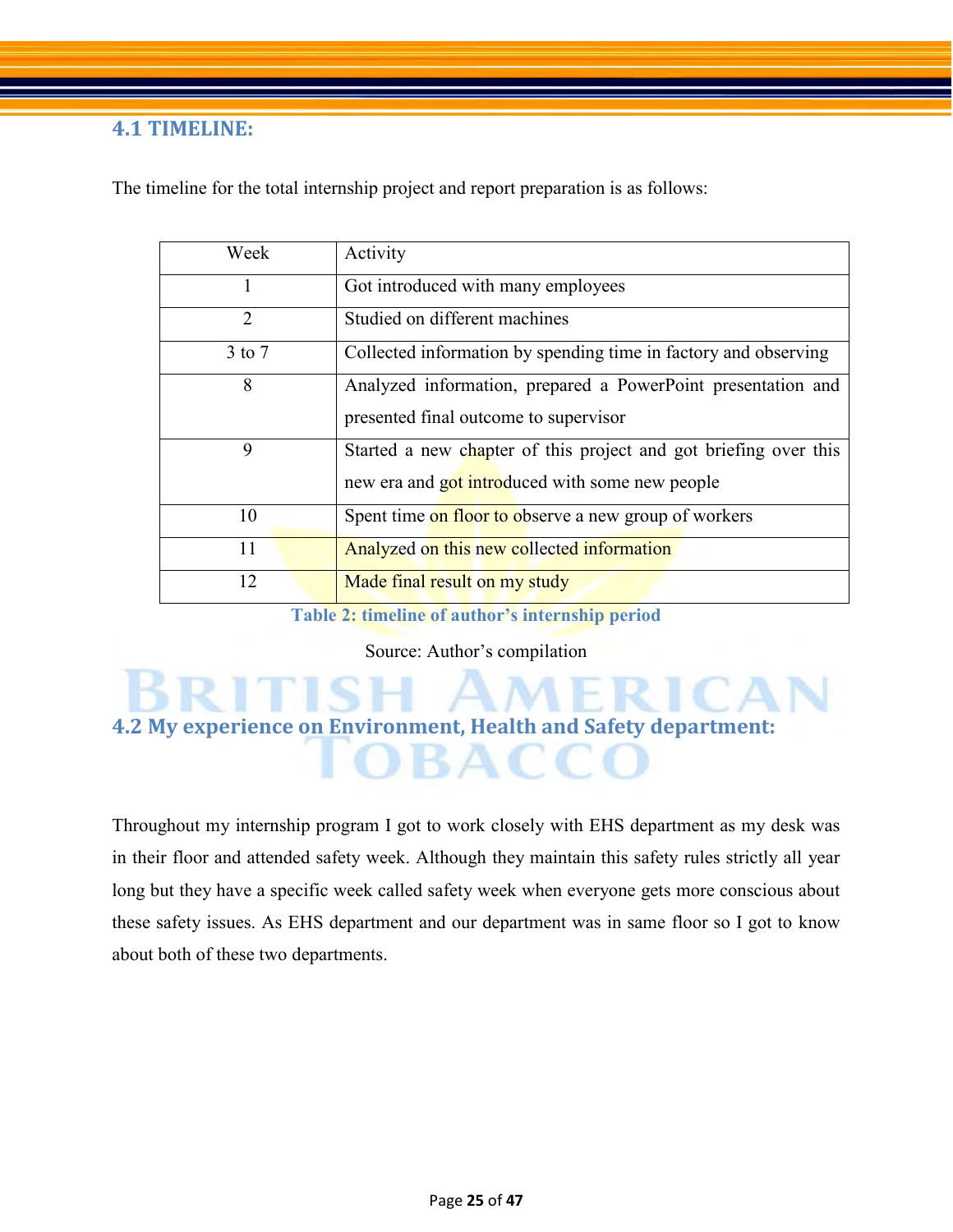#### **4.3 EHS:**

British American Tobacco follows EHS system strictly not only in Bangladesh but al so in every country they are operating. EHS entails practicing activities that protects workers from risks and mitigates the risk that might arise from a controversial industry like tobacco. Environment, Health and Safety (EHS) systems are fully rooted in British American Tobacco's business operations across all stages of its supply chain. Meanwhile my internship programs there were many events of EHS that were highly noticeable and grabbed my attention.

#### <span id="page-25-0"></span>**4.4 Present scenario of EHS in BATB:**

#### **Health and Safety policy Statement**

- British American Tobacco believes in the active participation of each employee and others as appropriate, in promoting, achieving and maintaining the highest standards of health and safety, in so far as it is reasonably practicable
- British American Tobacco will meet its applicable health and safety legal and other obligations to employees and non-company personnel who may be affected by its business activities
- All staff regardless of their level in the organization must take reasonable care of the health and safety of themselves and others whilst at work, and co-operate fully with the Company in all health and safety related matters
- Arrangements for carrying out our commitments will incorporate consultation with appropriate staff and others, and reference will be made to practical guidance and approved codes of practice

#### **Group Environmental Policy Statement**

British American Tobacco is committed to meeting its consumer needs in an environmentally responsible and sustainable way. Responsibility is one of the cornerstones of our strategy, and we believe that good environmental practice is good business practice. Furthermore, we will: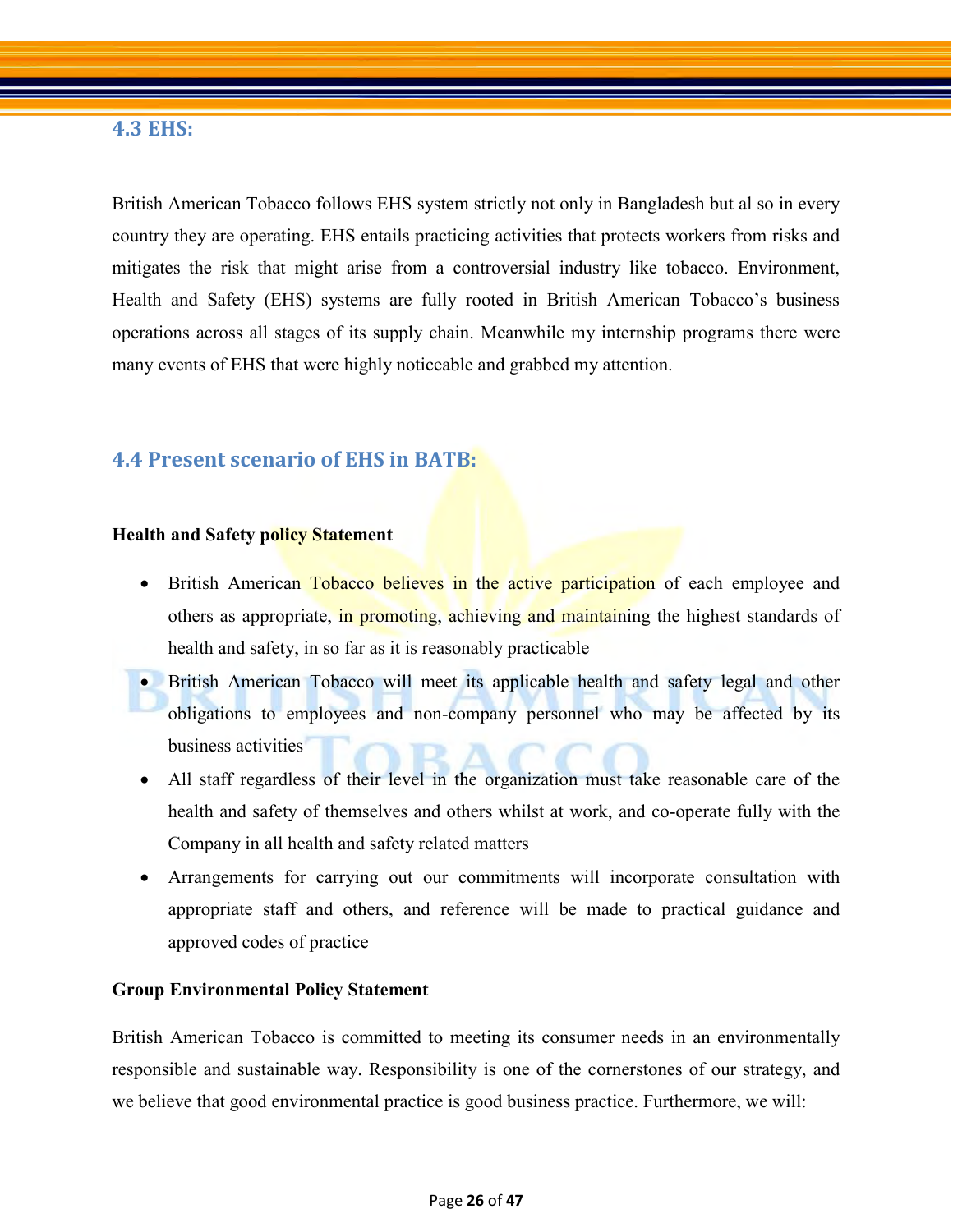- Comply with all legal and regulatory requirements governing environmental management in the countries where we operate. We will implement environmental management practices internally and monitor compliance to them
- Understand our impacts on the environment in which we operate, and proactively put in place plans to minimize these impacts
- Use our established framework of policy, best practice and procedure to manage our environmental performance, and audit compliance to this via our internal auditing capabilities
- Provide training for staff and share best practice across the Group
- Work with suppliers, JV partners and service providers to reduce the impacts of our products and services across the total lifecycle

Specific to the tobacco industry, we have identified two key priority areas in which we will focus on:

#### **Agriculture**

• Work with our internal and external suppliers to mitigate the environmental impacts of producing the tobacco we source

• Incorporate biodiversity protection and conservation into our recommended practices

• Minimize the water used to produce the tobacco we source by providing technical assistance to our farming communities, to manage the environmental aspects, in co-operation with others where it makes sense

#### **Manufacturing and Distribution**

• Set an absolute target of reduction in the emissions from our key manufacturing sites

 Identify initiatives and projects in those locations that will deliver these sustainable reductions in emissions

• Review the business cases for investment in these initiatives against our emissions reduction targets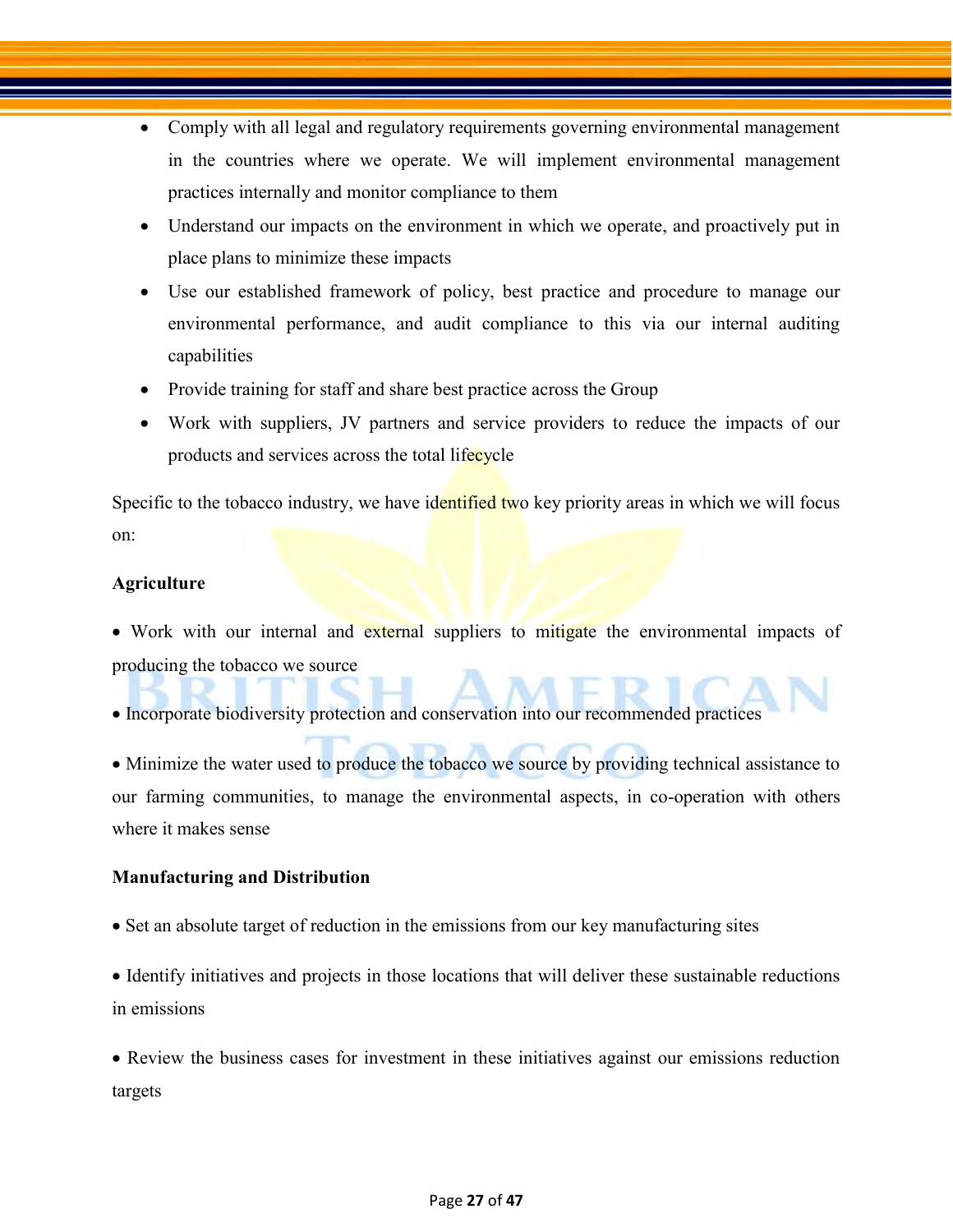Focus on transport & warehouse energy efficiency projects (e.g. network optimization, improved aerodynamics, hybrid vans) driving innovation with our strategic logistics partners

#### <span id="page-27-0"></span>**4.5 Learning Outcomes**

In this week I came to know about some new safety instruments of the factory. I also get a brief idea about Environmental, health and Safety policies followed by BATB. As mentioned earlier during our induction, BATB is making a legal business of a controversial product, BATB try their best to mitigate the harmful effects caused by their activities.

#### <span id="page-27-1"></span>**4.6 Observation**

During my internship period, many events were noticeable to me. Most important observations was that the different policies imprinted inside BATB. These policies are in different corners of the office. Also instructions about how to work safely are given inside the factory. Managers and officials are strictly ensuring that these safety policies are followed by the workers. Although many workers are not aware enough to follow this rules. So our EHS manger Abu Musa M Monirul Hasan made a slide show presentation to make them workers understand why it is necessary to take good care of environment and health as well.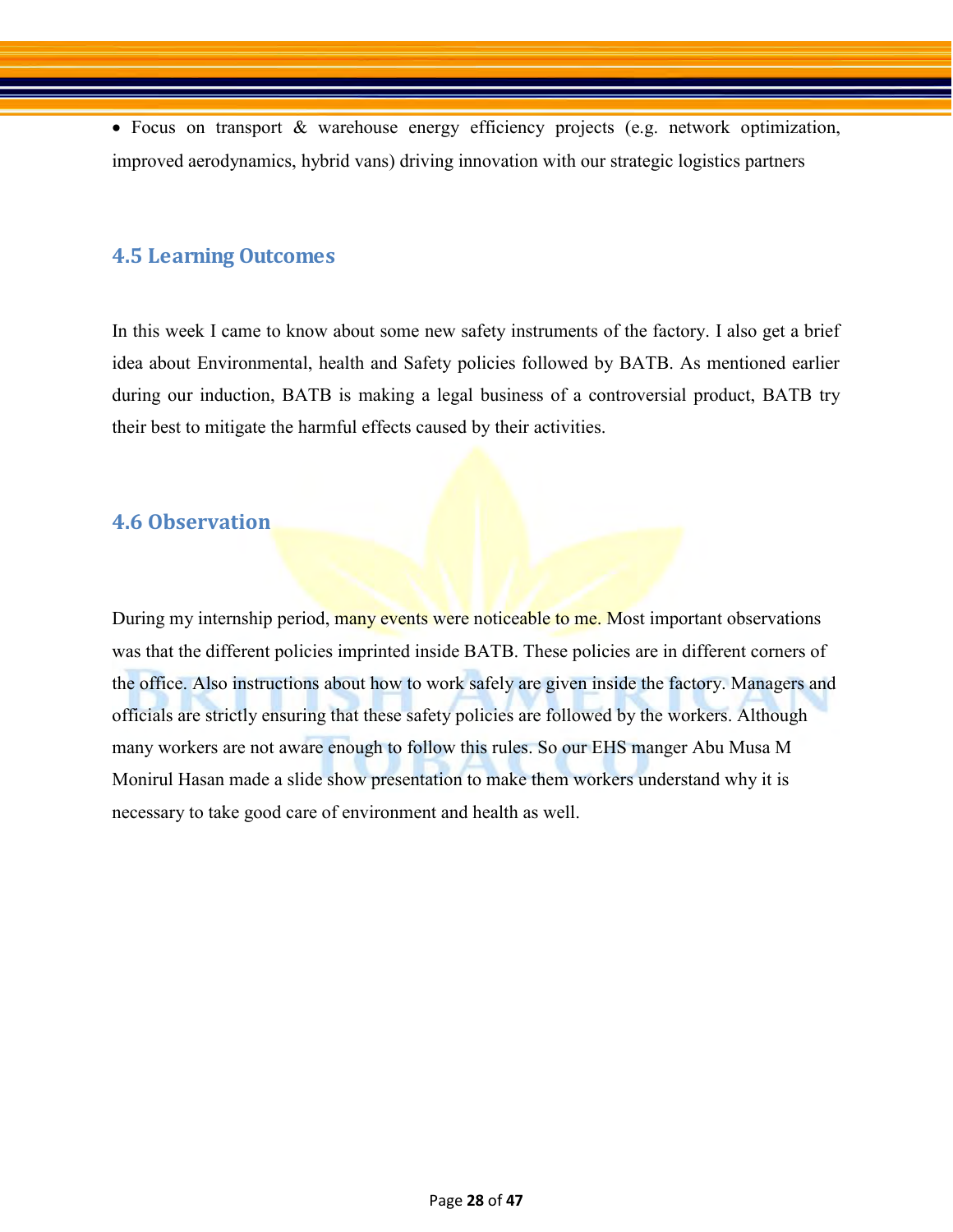

#### **Figure 4 safety equipments - 1**

Source: Jannat,( 2015)

<span id="page-28-0"></span>Whoever is working in risky zone or engaged in dangerous job, he must have to wear safety helmet and hand gloves. Even the employees are bound to wear the safety helmet when they got to monitor worker's job.



#### **Figure 5: Safety equipments – 2**

Source: Jannat,( 2015)

<span id="page-28-1"></span>Safety shoe and ear plug is mandatory for everyone working in factory. No one is allowed to get entered in factory without wearing safety shoe and earplug. Girls have to take some extra precautions like they are bound to wear apron instead of "Orna" and make bun of hair. Every new joiner gets a brief overview on these safety tools during induction program. So I was instructed as well before going down to floor and had to keep my apron, ear plugs and safety shoe with me.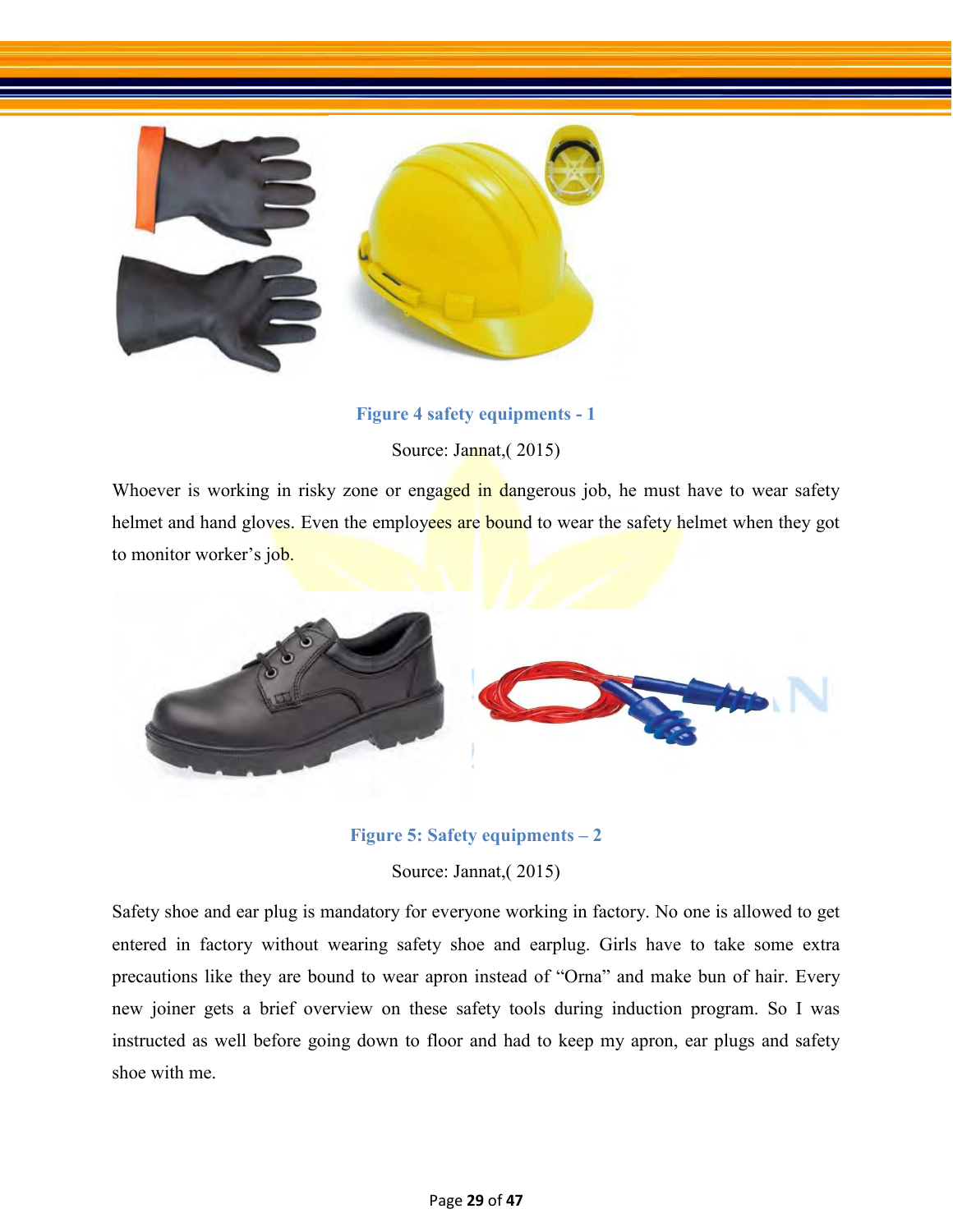### **5. Project:**

## <span id="page-29-1"></span><span id="page-29-0"></span>**"Manpower rationalization"TOBACCO**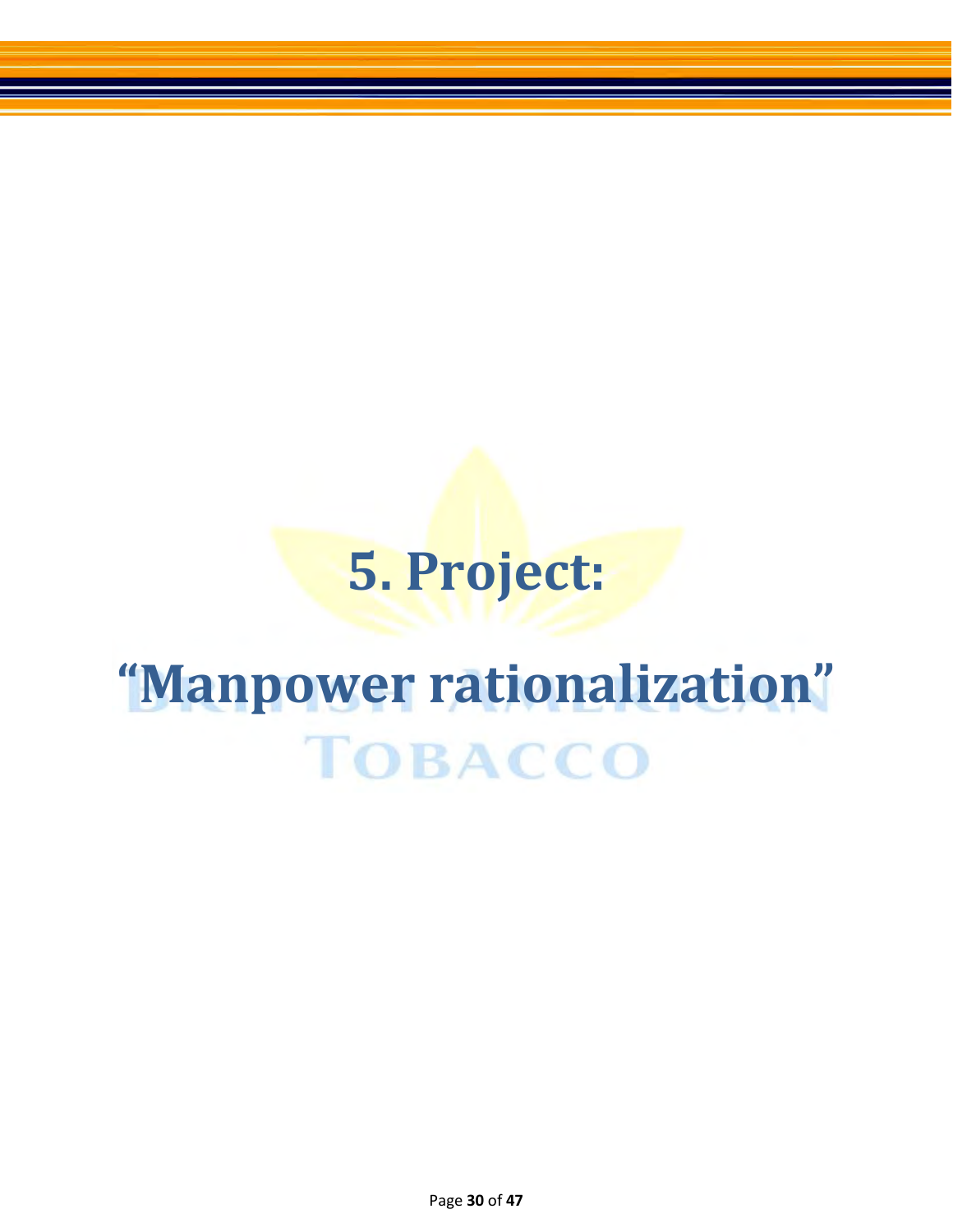Manpower rationalization becomes a necessary when there is excessive of workers and company is planning to lay off workers or replacing workers by automated machines to make the process more effective as well as cost saving. It is a careful exercise where SWOT analysis need to be done on employees to find out in which aptitude test will they actually will suit in. outsourcing has become very popular nowadays. It is like to temper the expansion of work force and reduce management overhead but to assign accurate job to that least number of and best required employees, manpower rationalization has become mandatory because this will keep the organization from growing big in the wrong areas and becoming effective.

There are some obvious strong reasons behind doing this manpower rationalization. It helps to focus on the area of company's core competences. So the resources do not get diverted to other supportive activities.

#### <span id="page-30-0"></span>**5.1 Importance of Manpower rationalization:**

Cost saving:

The purpose of doing manpower rationalization is to cut a sizeable cost for companies by identifying unnecessary jobs, doing in best possible ways even in lower cost. Moreover, it helps define how much outsourcing is necessary to run the company and reduce excess of workers which helps to cut cost.

Organizational efficiency:

By smoothing the process of major organizational changes, business innovation, effective procedure, skills and technologies it makes the system more efficient.

Time saving:

Manpower rationalization does not only save cost and increase efficiency of production but also it does make the whole process time saving by doing time and motion study on workers. It ensures the best utilization of time that workers give to the organization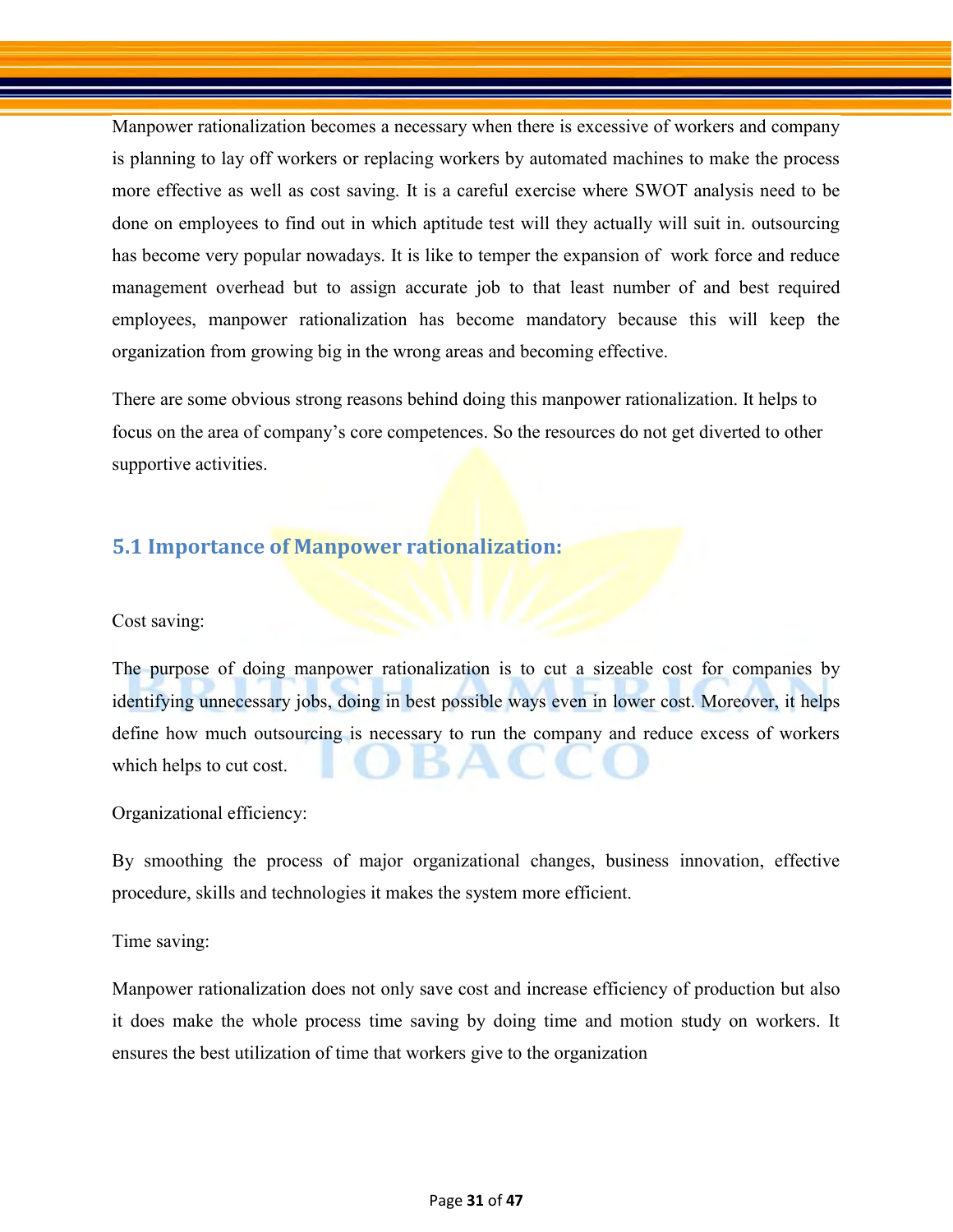#### <span id="page-31-0"></span>**5.2 DEVELOPING THE WORKFORCE RATIONALIZATION PLAN**

A valuable rationalization plan must be built on precise and relevant data and must consider the full range of rationalization alternatives, not just dismissals. The blueprint of a port employment rationalization plan is one the most important phases of the overall port reform process. To be designed correctly, the plan and associated programs should be based on thorough, reliable information.

Before developing a rationalization plan, the labor reform task force should assemble the following information:

- Prepare major plans and short, medium, and long terms strategic goals.
- Forecasting required activity levels.
- Collect demographic information about the current workforce like data on employee age, marital status, number of dependents, level of education, length of service, and accumulated benefits
- Have a clear knowledge on current staffing levels by operational, administrative, and management categories, and descriptions of job requirements.
- Estimates of minimum staffing levels by operational, administrative, and management categories, and descriptions of new or modified job requirements.
- Good knowledge on national and local laws, regulations, and policies relating to labor rationalization.
- Other relevant employment agreements that describe work rules, compensation, benefits, training, contracting out rules, exclusive staffing provisions.
- Alternative training and development programs of workers who will be seeking alternative employment.
- Existing government and private organization's capacity to provide training at the required levels.

In building a proper labor rationalization plan, assessing the local labor market situation and conditions will be as important as assessing the specific enterprise being restructured.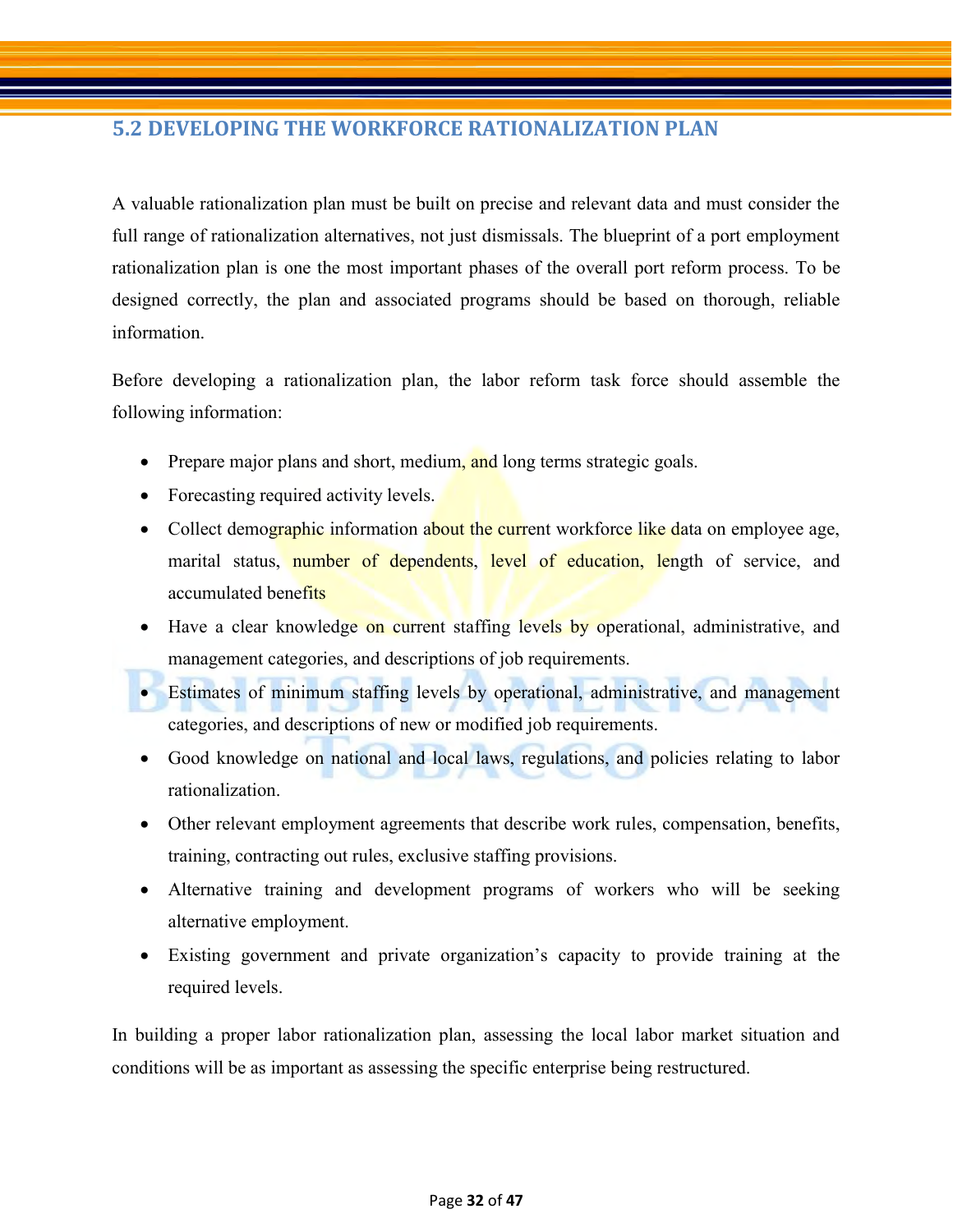#### <span id="page-32-0"></span>**5.3 Alternatives to Dismissals**

Too often, labor rationalization leads to extensive dismissals. Workers can be rationalized in a number of ways, however, and the urgent dismissal of employees is not always mandatory. In a climate of cooperation and mutual respect, labor and management have been able to implement agreements involving flexible work arrangements that preserve jobs or reduce the workforce through means other than involuntary dismissals. Some of these arrangements and measures include:

Normal abrasion of the labors occurs as a result of retirements, deaths, or resignations.

Part-time employment, flexible working hours, reduction in working hours, variable work weeks, job sharing, and overtime restrictions.

Work rotation can also be a very good option.

These alternatives are careful deliberation in the progress of a labor rationalization program.

### <span id="page-32-1"></span>**5.4Elements of a Staff Retrenchment Program**

Measures such as the flexible work arrangements may prove insufficient to attain workforce reductions needed to make the port enterprise commercially feasible or attractive to new investors. To be viable, this kind of solution ought to be the result of negotiations with trade unions or workforce representatives. Such programs typically include various measures aimed at cushioning the unfavorable affects workers may suffer as a result of dislocations.

The main components of a staff retrenchment program normally include:

Compensation, with incentives for early retirement and voluntary separation:

Retrenchment programs often permit employees to retire with either full or reduced pension benefits at an earlier age than normal. Numerous public enterprises have either reduced the minimum retirement age by five years or added five years to length of service. Financial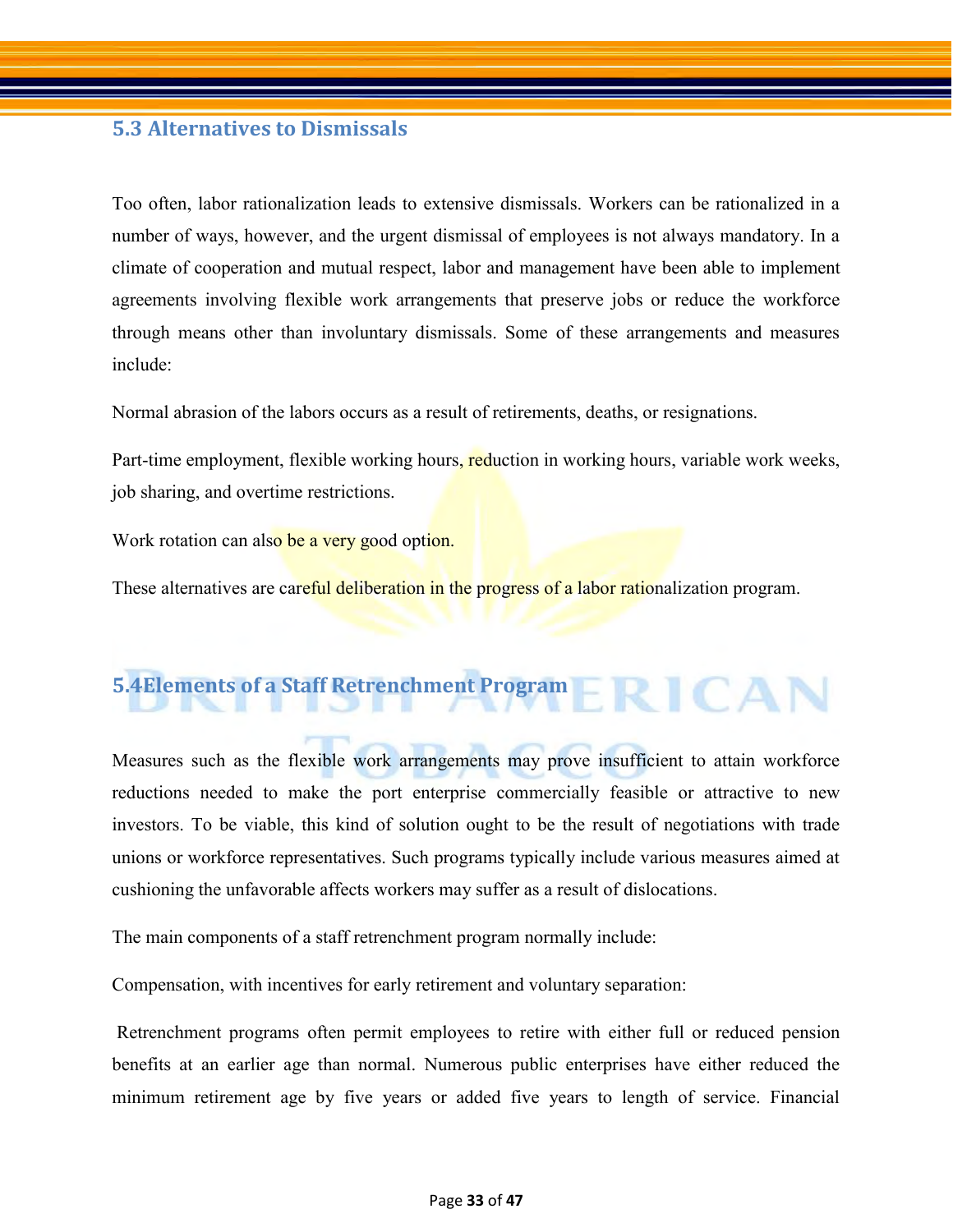incentives are normally calculated based on the number of years of service, each year of service entitling the separated employee to one month's salary, with a ceiling of possibly 24 months of wages.

Compensation for involuntary separation:

When the targeted workforce reduction is not reached through voluntary programs, and workers have to be dismissed or laid off, they normally receive a lower severance payment,

Provision of training and retraining:

The training and retraining component of the retrenchment program is aimed at facilitating the return of displaced workers to gainful employment. Experiences in various countries, however, have revealed that in many cases only 20 percent of the displaced workers take advantage of the retraining programs being offered.

Guidance and assistance in job searching and outplacement:

This component is closely linked to retraining and is aimed at assisting displaced personnel who will be seeking employment. However, displaced personnel should be able to take advantage of this service regardless of whether they have been retrained. RICAN

#### <span id="page-33-0"></span>**5.5Different aspects of my job performance:**

In order to complete my graduation in Bachelor of Business Administration degree from BRAC University I was supposed to do three months internship. There I was taken under supply chain department but my job was not like regular job of other employees of supply chain. Throughout my internship program I have been assigned to complete a project called "Manpower Rationalization. This is a project to design a new work model that can be more effective than the current work model of workers. I did all my work under supervision of Nazimuddin Mahmud, Engineering and site service manager. British American Tobacco including its subsidiary companies aims to apply the best international standards to practices on taking any decision. So my supervisor instructed me to get proper knowledge on what I was doing there.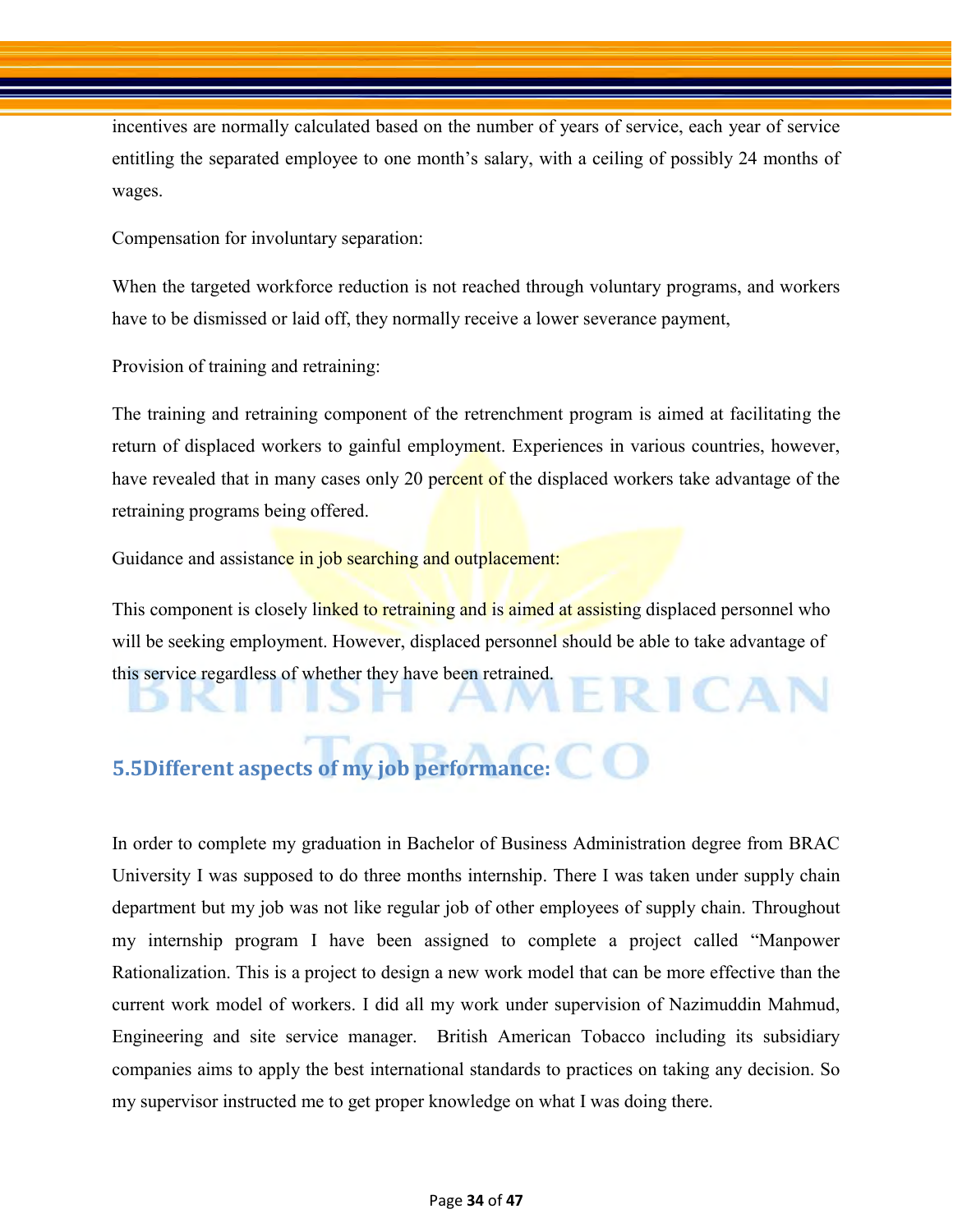- On my very first week I met different employees working in same field who can help me out to solve my upcoming problems. I met manufacturing manager, factory supervisors, cell managers, shift mangers and senior technicians. Later on during my internship period these people help me to get my job done perfectly.
- Then I was given different task to get to know about all the machines of factory. As I am not from engineering background so they adopted different methods to make me know the machines and how do these machines work. I was also got introduced with some factory workers who were told to help me in any way.
- After knowing people and machines my supervisor gave me a short brief about my project and gave me full freedom to do it on my own way but he wanted to have accurate information about my work and what I am doing on daily basis. My job was basically to change the work model of factory workers. They wanted to have a more effective and operative model that can be more productive. So prepare a new work model I needed to do time and motion study on workers.
- Initially I was a bit confused but after getting on floor I prepared myself and started working step by step. I used stop watch to measure how much time they each worker takes to do a specific task. I was closely watching their activities and put effort to understand what the core parts of their whole work process are.
- I observed every machine to collect data by doing this time and motion study. Every day I used to spend 2 hours on each machine to observe individual's work that they perform in every machine individually.
- After collecting all the information I analyzed the data on MS Excel. i did average of time they take to perform similar job and find out the best possible value or time they need to do that specific task.
- After doing research I prepared a list prioritizing each jobs. Some jobs are very necessary and need to be done more number of times than existing frequency and on the other hand some jobs are completely unnecessary. So on basis of this prioritized jobs I prepared a new job description that will help to make new work model.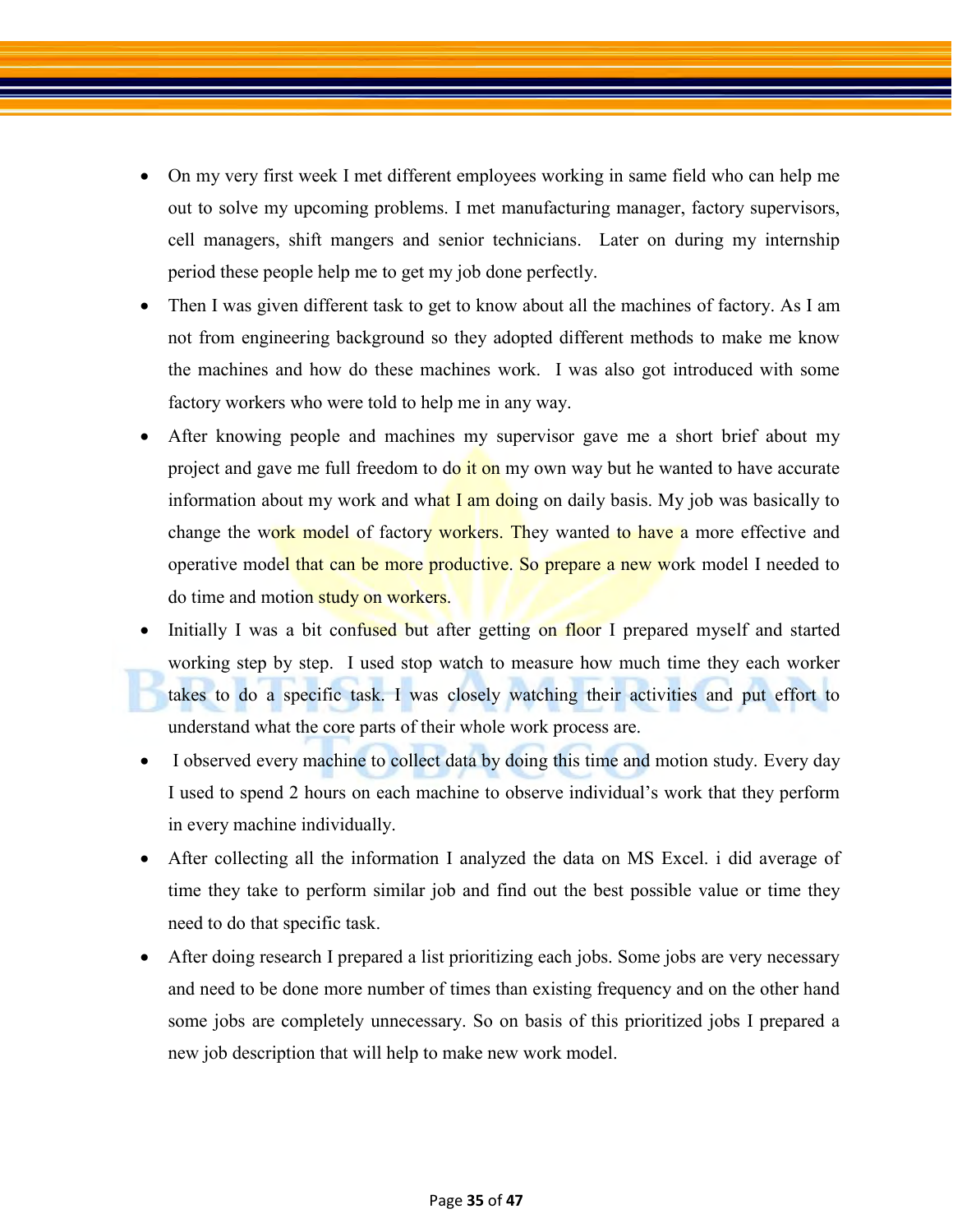- While doing all these works I used to report my supervisor on daily basis. He monitored me all the time so that I do not get misguided from the right way of doing my job.
- After working under Nazimuddin Mahmud I was assigned to NaemIbne Rahman who has been working on this project for about 1 year. He reviewed all my work and then started showing another phase of this project. That was a new challenge and new work which made the work more interesting.
- While working under supervision ofNaemIbne Rahman I got to know more detail about this manpower rationalization. He gaves some new task and asked me to some research that helped me on this project.
- Apart from all my assigned tasks I did some other works like Bangla typing, MS- Excel ( Data entry, Vlook-up, filtering, Hyperlink), monitored workers jobs, (need to add more)

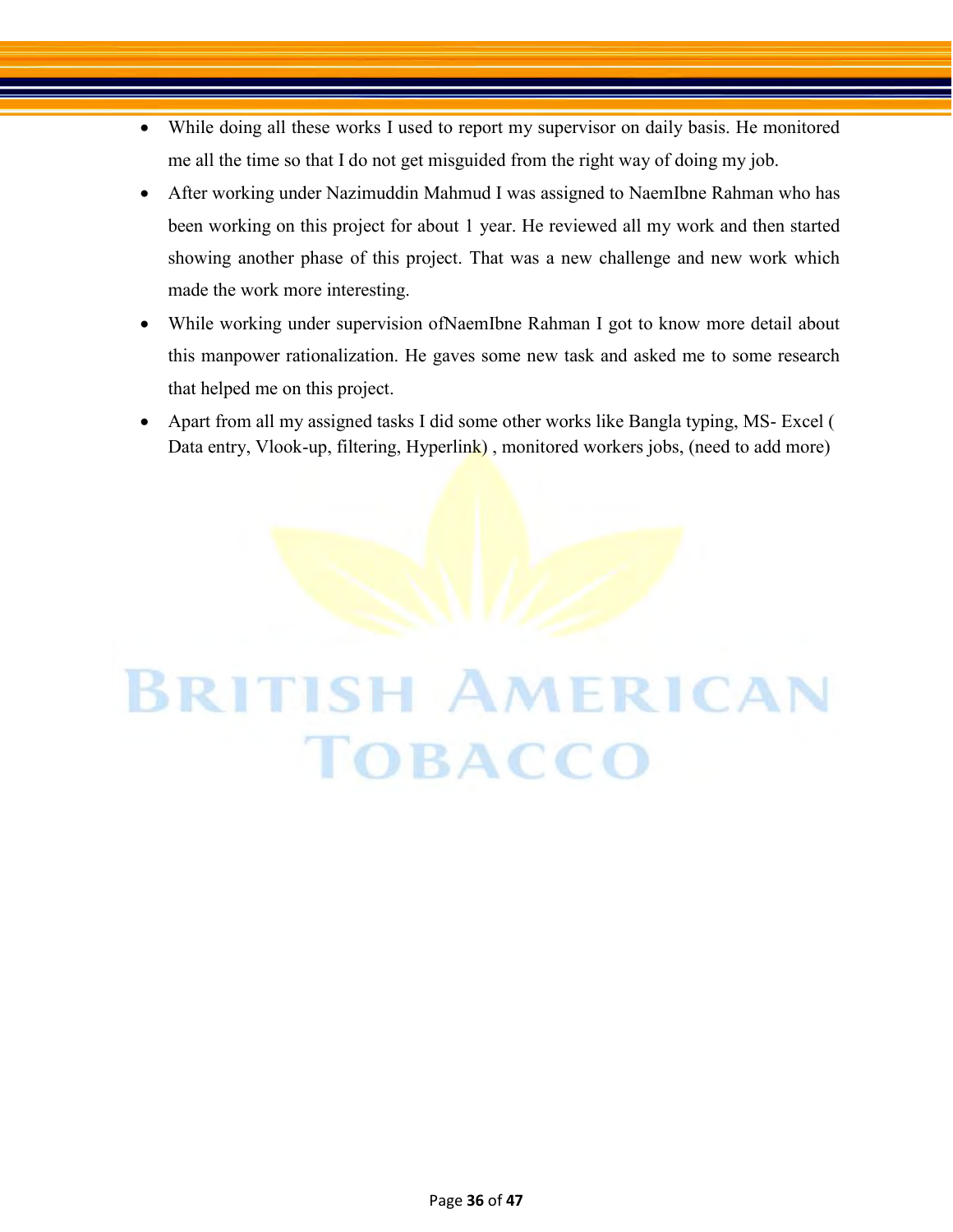# <span id="page-36-0"></span>**6. Literature Review:<br>BRITISH AMERICAN TOBACCO**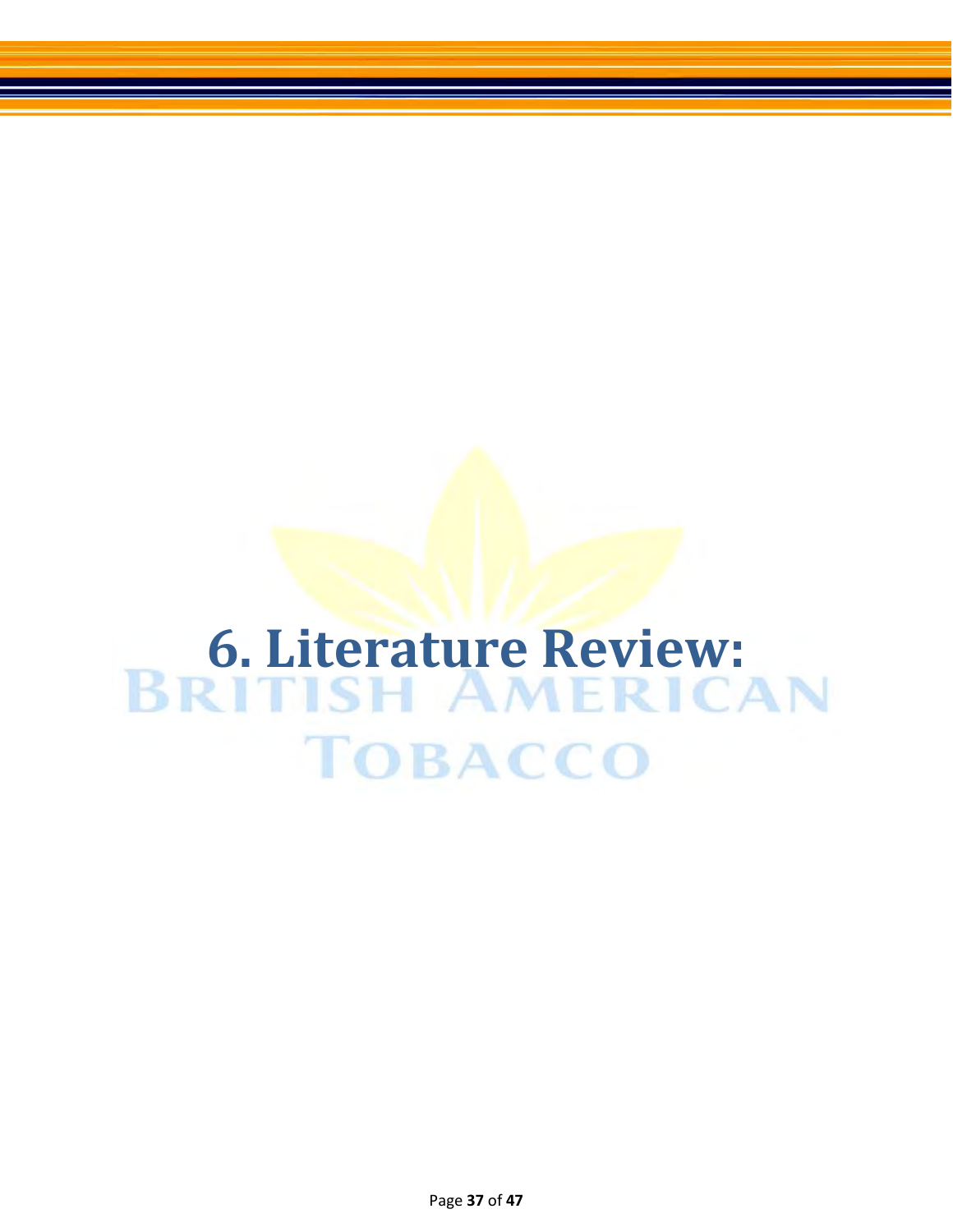#### <span id="page-37-0"></span>**6.1 Literature analysis:**

TI/CODAP is the computerized job analysis procedure that is highly used in military and government organizations. The procedure is designed to analyze task-based job on basis of competencies or KSAOs that lie behind the tasks. This approach focused on analytical analysis of a job's tasks to design a new job description. To do task job analysis, first the job must be broken down into small tasks and next through a survey method or by observing – worker's performance, time needed to perform each broken task and the priorities of tasks should be examined. Finally, in a separate judgmental process or by inferential leap, researcher will be able to prepare a job description from a detail list of tasks and on base of required competencies and KSAOs to perform that job effectively (Goffin.et.al;2006).. Present research concept has changed a lot but data analysis model is held constant. Type of data varies to examine the effect on job classification data. Seven foremen jobs also analyzed using three different job analysis data, task oriented, worker oriented and abilities oriented and basically it is an accumulated design of these three analysis method. Among all these approach task oriented approach is mostly used, worker oriented approach is basically observing human behaviors and finally ability oriented approach is based on worker's abilities and aptitudes. The purpose of this updated method is to compare job classification divisions that are reached by using these three different methods. Personnel specialist tries to find out which job fits in that performance appraisal evaluation form.(Cornelius.et.al, 1979).. Unlike previous approaches, gives priority on personality based job analysis although it depends on work nature to decide which approach will be appropriate among job based approach and personality based approach to decide to prepare job analysis. They identify personality constructs in assessment of selection process. As job analysis is central of all human resource management, it is mandatory to find the best possible way to analyze any job. Job oriented techniques is referred to task based analysis and person oriented technique is basically focused on knowledge , skills, abilities and other attributes required to perform that specific job. It helps to not only to make a job analysis but also a selection criterion to select the best personnel for that position. Although only personality attributes are not enough determinants to decide job criterion, rather both task and personality approach needed to be considered before analyzing to develop a job specific personality test approaches (Sumer.et.al, 2001).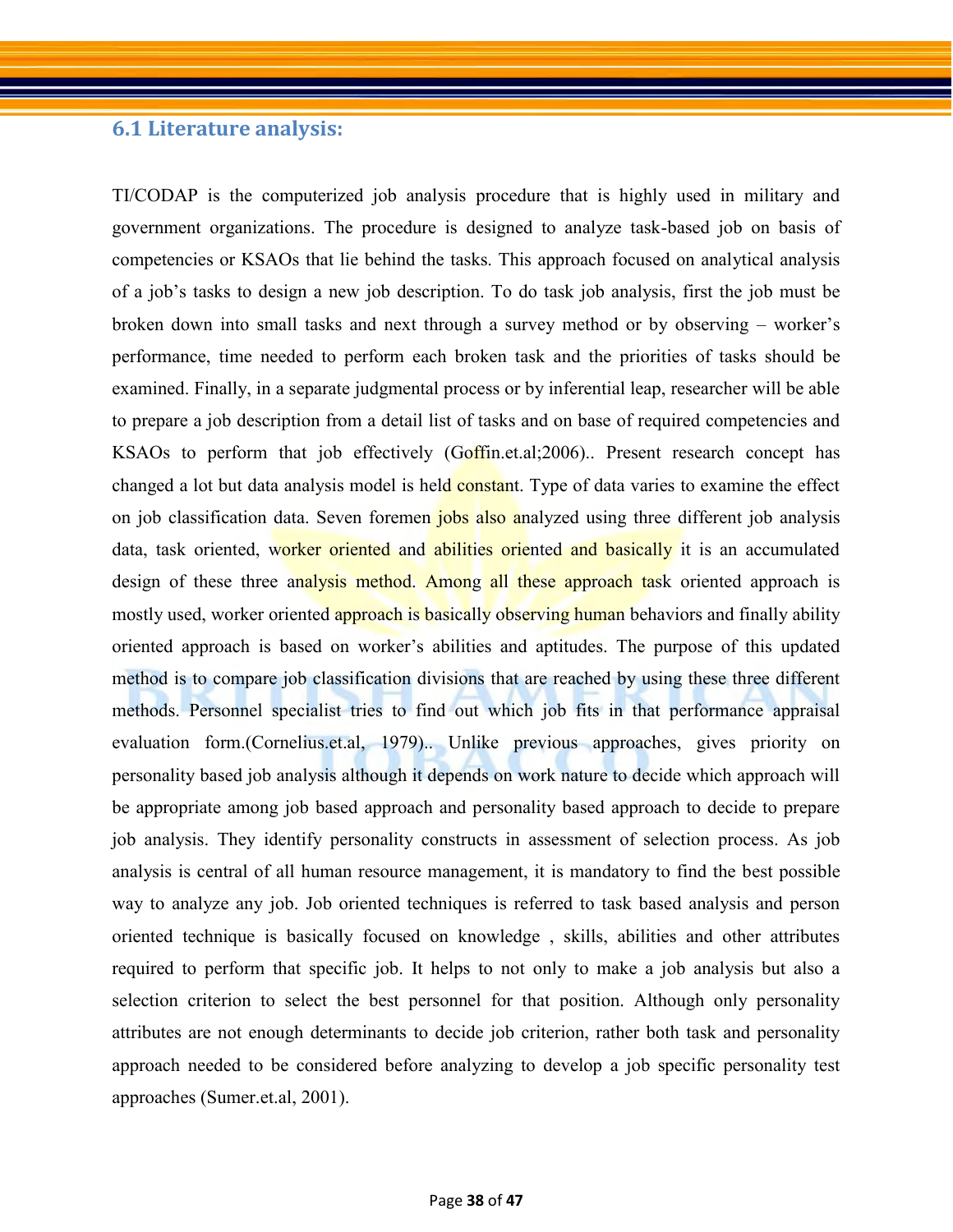To enhance the practicability, the "seven job analysis" method is introduced. It is a study that had experienced job analysts evaluates them by means of a mailed questionnaire. The seven job analysis methods were the critical incident technique, Position Analysis Questionnaire, Job element method, ability requirements scales, functional job analysis, task inventory-CODAP, and threshold traits analysis. Participants were required to have used at least two different job analysis methods and to have analyzed at least two different job classes in their past work. The information yielded by this approach would be used to support scientific evidence on the relative efficiency and effectiveness of job analysis methods. However, the result of the above opinion does not give the absolute solution to a proper job analysis method. To resolve definitively the issue of relative efficacy among job analysis methods, a continuous series of appropriately designed studies will be necessary. This is because the problem of generalizability of data and poor sampling methods are always almost present and therefore needs to be effectively monitored.(Levine.et.al; 1983)

An application of a future-oriented job analysis (FOJA) procedure of newly formed entry-level position is discussed in this article where methods are explained for developing selection procedures for jobs in future. This is because the current trends in organizations require downsizing and reorganization and often result in the creation of new or re-designed jobs. As a result, the traditional job analysis techniques may neither be possible nor appropriate in future. Therefore, there is a need for job analysts to develop new methods for identifying the key tasks and the knowledge, skills, and abilities (KSAs) that are required for jobs that are changing. FOJA was implemented in a large, insurance company with several dozen regional offices. The redesign involved merging eleven existing jobs performed in these offices into three new positions. The primary purpose of the FOJA was to aid in the development of content valid selection tests for each of these positions. Since the organization expected this project to be completed within a three month time period, the FOJA procedure was designed to provide the most accurate information in the quickest time possible. This method is beneficial it prepares potential candidates regarding changes in technology, job design, and training issues that can be highly required in their jobs in future.(Landis.et.al; 1998)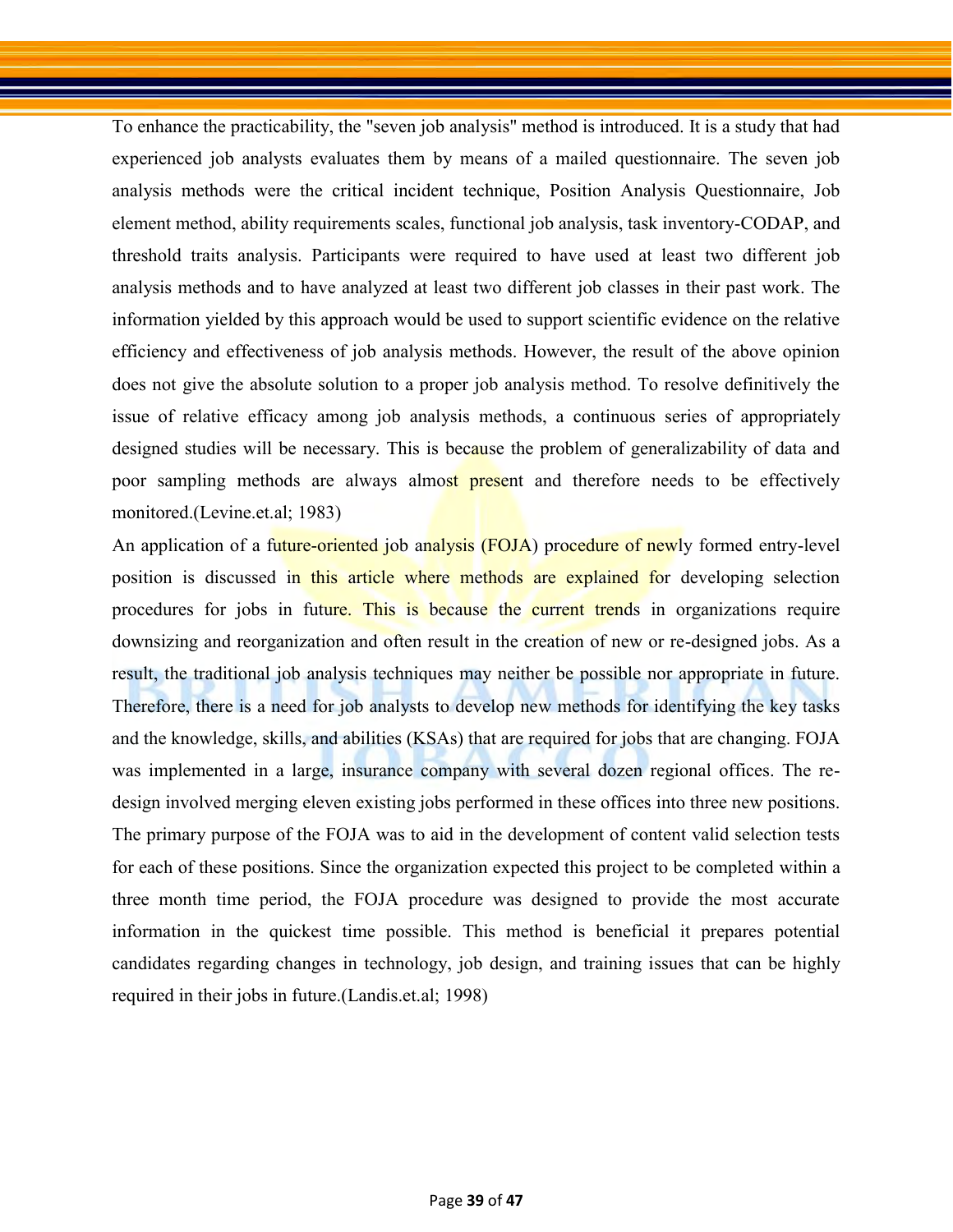#### <span id="page-39-0"></span>**6.2 Comparing literature review with rationalization program at BATB:**

After doing literature review I got proper idea on how many ways are available to do manpower rationalization or job analysis. BATB is basically following task based job analysis which is good to get close enough value but it is time consuming and requires a lot of hard work. I did exactly same things that fulfill requirements of task based analysis and it was quite a lengthy process. Task based analysis means breaking down a job into smallest possible tasks; finding out how much time necessitates doing each small task and which task needs to be changed or eliminates. Without knowing about this method I proceeded exactly in same direction. I observed workers closely, broke down their job and using stop watch measured how much time they took to do their jobs. The process was very lengthy and took more than half time of my internship period only in collecting data. This task based analysis procedure is planned to enhance and simplify the root of competencies or KSAOs from job tasks. It is a method for identifying key tasks from extensive task inventories and reducing these tasks to a small number of components. Above all this method is likely to be attractive to many multipurpose organizations that use job analysis systems such as TI/CODAP and have relatively large numbers of incumbents. Ultimately, the identification of appropriate competencies or KSAOs will allow organizations to target and select the most promising candidates more accurately. ICAN

| <b>Task based analysis</b>                           | <b>BATB</b> analysis                           |
|------------------------------------------------------|------------------------------------------------|
| Detect and resolve problems and conflicts            | At the very beginning BATB tried to find out   |
|                                                      | what is the exact problem they are facing and  |
|                                                      | what kind of conflicts may come if they try to |
|                                                      | fix this problem                               |
| Participative influence                              | conscious<br>always<br>BATB is<br>about<br>the |
|                                                      | participative influence, they keeps everything |
|                                                      | confidential and shares only within team.      |
| Understand rules and regulations and other           | Definitely BATB has a good command in rules    |
| written material, and communicate in writing         | and regulations and keeps everything's written |
|                                                      | records. Although it would be more accurate if |
|                                                      | they had hired someone experienced in this     |
|                                                      | field.                                         |
| staff<br>Monitor<br>and<br>control<br>and<br>improve | Observing, monitoring and improving worker's   |
| performance                                          | performance is the basic objective of this     |
|                                                      | study. They have CC camera service in factory  |
|                                                      | to monitor worker's each and every job and     |
|                                                      | main purpose of this analysis is to improve    |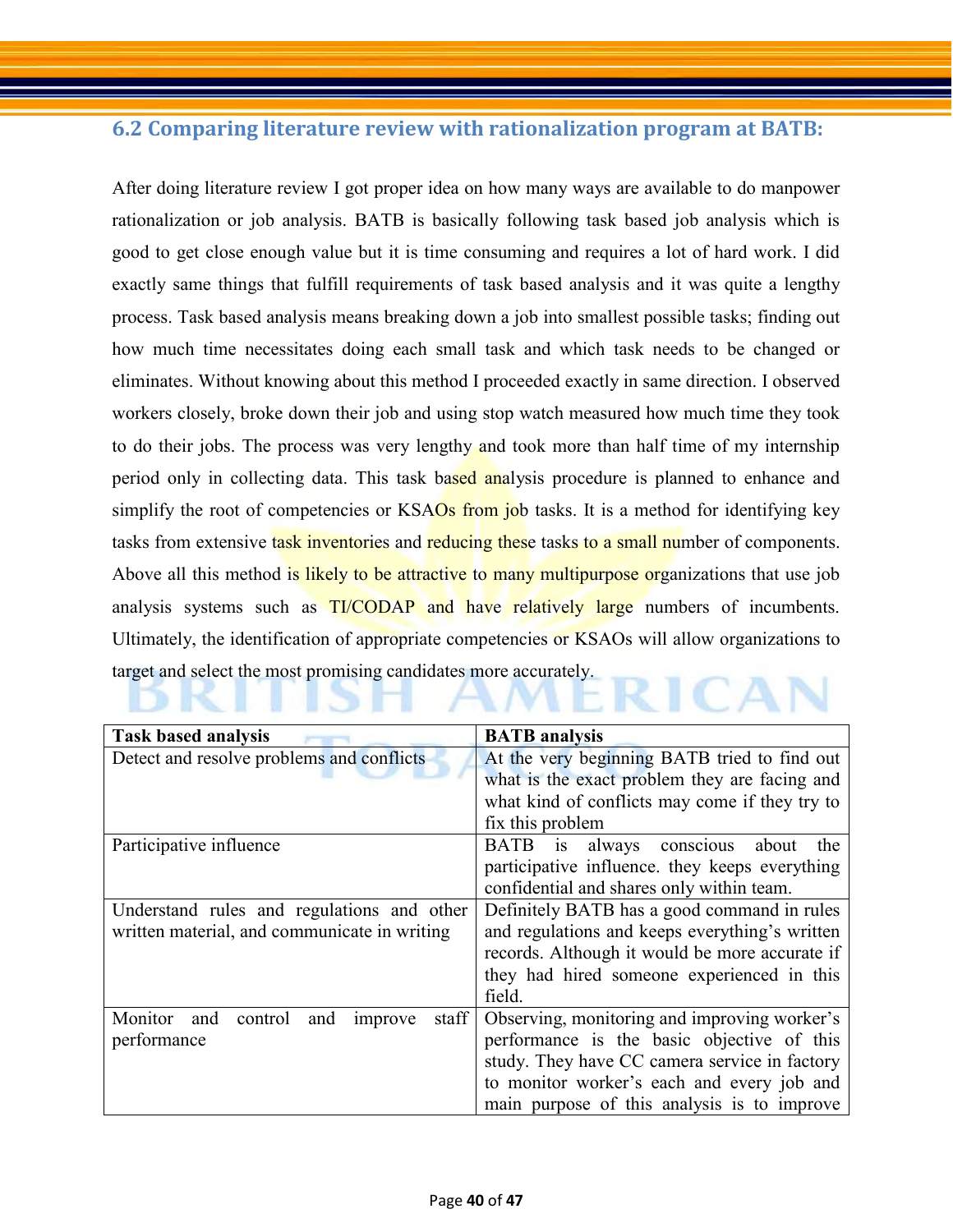|                                                                  | their current performance level                                                                                                                                                           |
|------------------------------------------------------------------|-------------------------------------------------------------------------------------------------------------------------------------------------------------------------------------------|
| Schedule and prioritize                                          | Before starting up this analysis authorized<br>personnel prepared a schedule of components<br>that needs to be checked. Later on the<br>components were sorted on basis of priorities     |
| Develop staff (includes recognizing strengths<br>and weaknesses) | During this investigation I was instructed to<br>find out workers strength and weaknesses that<br>has effect on their works. Moreover, their<br>intention was to develop this staff team. |

#### <span id="page-40-1"></span>**Table 3 : comparison between Task Based Analysis and BATB analysis**

#### Source: Author's compliance

This chart proves that BATB has successfully fulfilled every requirement that goes with task based job analysis.

#### <span id="page-40-0"></span>**6.3 Recommendation:**

After doing the literature review I have got proper idea on how many ways are available to do job analysis, what resources were there in BATB and how actually they could have designed the process a bit differently to make it more effective.

 $\triangleright$  BATB's analysis was not only limited to job based but also varied from person to person which demanded to have person based analysis. Person oriented job analysis can be of two types- position analysis and personality analysis. Recently a form was introduced in order to conduct such analysis- PPRF form or Personality Related Requirements Form. Developer of this form argued that selection strategies usually evolve from both job based analytical information and person based analytical information. (Raymark.et.al; 1997)BATB could have used position analysis questionnaire to analyze jobs in terms of human attributes, skills and abilities needed on required job. As selection strategies usually develop from an understanding of job and person based analytical information, BATB should have focused on cognitive and psychomotor aspects of jobs. The PPRF from consists of 112 items on 12 position requirements such as leadership, friendly disposition, general trustworthiness, emotional stability and desire to generate ideas etc.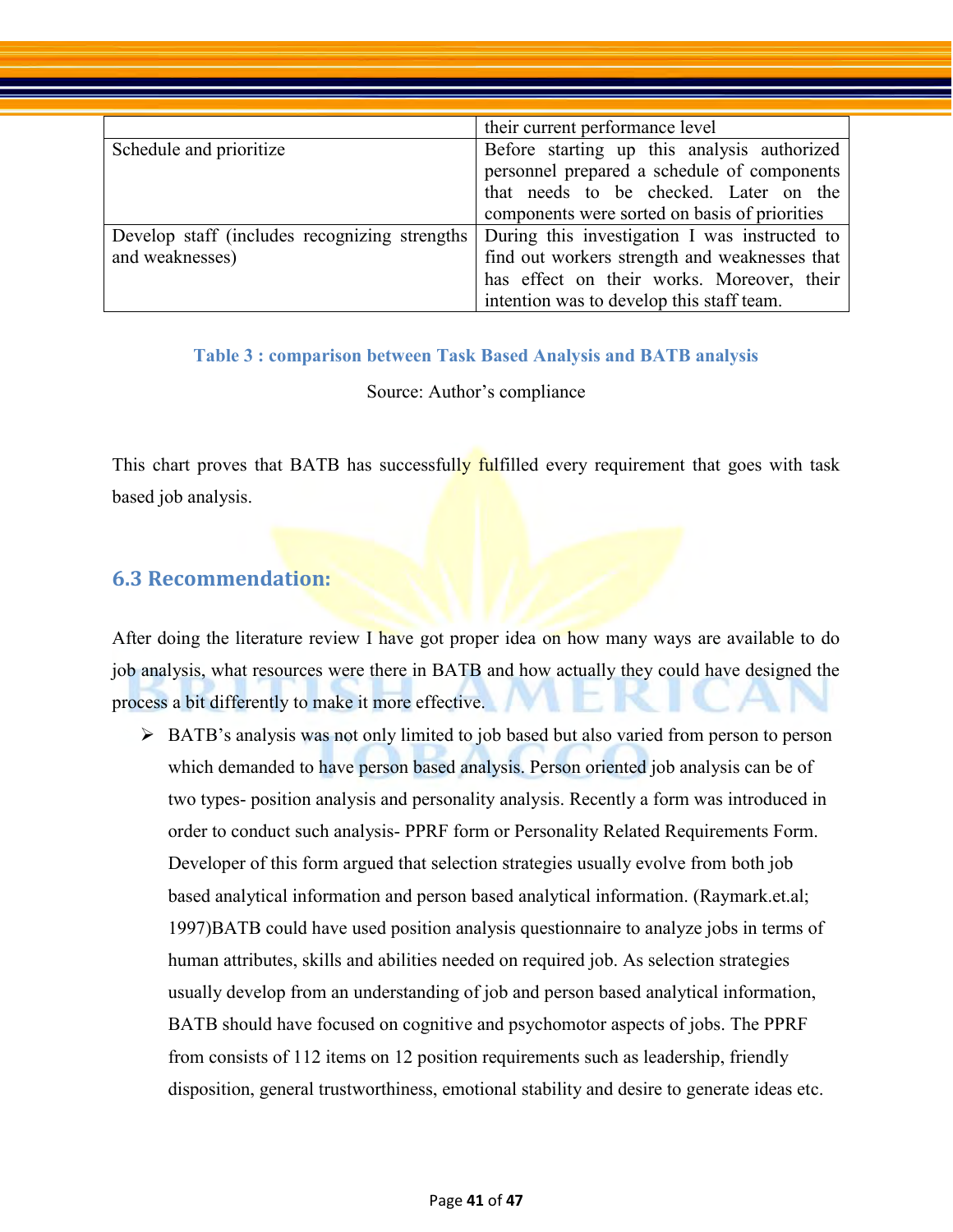Although empirical evidence is limited at this moment but this PRRF's 12 position requirements are useful in differentiating among jobs. BATB did this study on surfaces of performance which required different predictors and needed multivariate framework in evaluation or selection tests and for that Personality based analysis and position based analysis both were necessary to be implemented.

 $\triangleright$  Other than this approach they could have followed FOJA method because this method is designed on basis of current scenario of organization where many organizations require downsizing and reorganization which leads to redesigning jobs. Redesigning is essential because traditional job analysis may not be fitting or appropriate for new job criterions. BATB was doing this research to design a future job on basis of current jobs. In that case they could have followed Future Oriented Job analysis method. To follow this method they needed to complete seven steps-

| Step 1 | The consulting team has to develop an initial understanding of the proposed  |  |  |
|--------|------------------------------------------------------------------------------|--|--|
|        | changes. It was noted that at the beginning of the project that there were   |  |  |
|        | different perspectives on the new jobs existed. Expectations of the          |  |  |
|        | organization steering committee, expectations of an outside firm could be    |  |  |
|        | responsible for technological changes (e.g., updated computer systems), and  |  |  |
|        | expectations of current organizational members. As a result of these         |  |  |
|        | differing perceptions, it was decided that subject matter expert groups      |  |  |
|        | (SMEs) throughout the procedure would be comprised of individuals            |  |  |
|        | representing each of these groups.                                           |  |  |
|        |                                                                              |  |  |
| Step 2 | The second phase of the FOJA procedure involves the consulting team          |  |  |
|        | synthesizing all the available information regarding the structure of the    |  |  |
|        | proposed jobs. This step allows the consulting team to develop a             |  |  |
|        | comprehensive understanding of which critical tasks are reallocated under    |  |  |
|        | the new organizational structure, which was eliminated or modified due to    |  |  |
|        | new information systems. This would lead to the development of initial lists |  |  |
|        |                                                                              |  |  |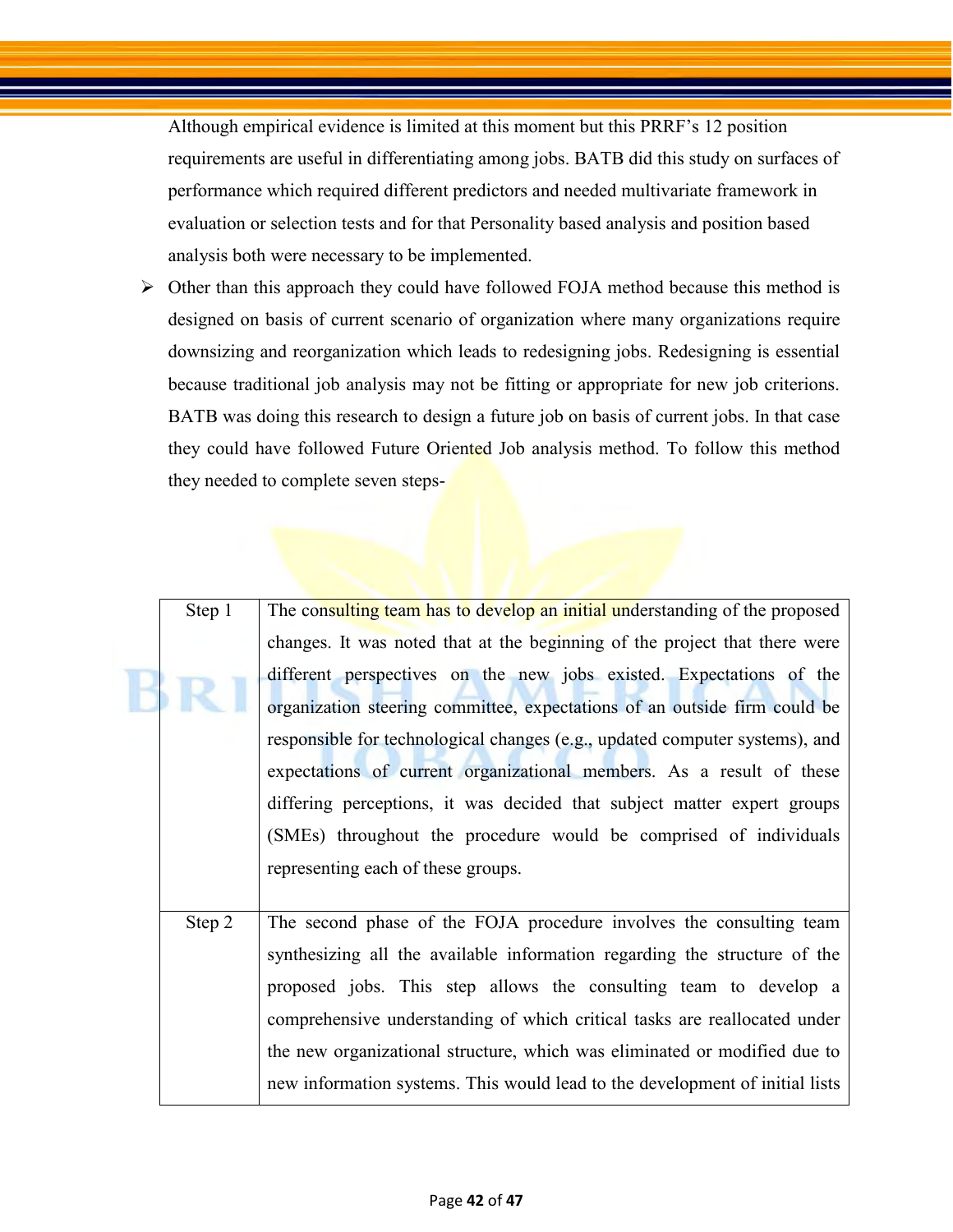|        | of task statements and knowledge, skills and abilities (KSAs) for each of the                                                                        |
|--------|------------------------------------------------------------------------------------------------------------------------------------------------------|
|        | jobs. This step serves the important function of integrating the independent                                                                         |
|        | work being performed by the various parties engaged in the change effort.                                                                            |
| Step 3 | More complete lists of task statements and KSAs were developed and                                                                                   |
|        | refined for each of all future jobs through group interviews with supervisors                                                                        |
|        | and direct observations of current task performance. Critical incidents                                                                              |
|        | needed to be generated for each of all jobs to aid in the development of                                                                             |
|        | selection tests (e.g., simulations) and were used along with major task                                                                              |
|        | dimensions to develop performance appraisal forms.                                                                                                   |
| Step 4 | A Task Sort Questionnaire (TSQ) should develop to monitor a set of 459                                                                               |
|        | task statements that had been generated for the three jobs. Supervisors could                                                                        |
|        | have asked to read each task statement and indicate in which future position,                                                                        |
|        | or positions, the task is likely to be performed. Because this questionnaire                                                                         |
|        | contained task statements for all jobs, accuracy and respondent diligence.                                                                           |
|        |                                                                                                                                                      |
| Step 5 | The purpose of the fifth step is to gather additional information about the                                                                          |
|        | likely nature of the future jobs suggested by supervisors through a job<br>analysis questionnaire for the job(s) with which they are familiar. These |
|        | questionnaires is to ask respondents to rate the importance and time spent                                                                           |
|        | for all identified task statements, to indicate the relative importance and                                                                          |
|        | time spent                                                                                                                                           |
| Step 6 | supervisor's completed task cluster-KSA<br>this<br>step,<br>linkage<br>In                                                                            |
|        | questionnaires. The format of these questionnaires was consistent with                                                                               |
|        | linkage questionnaires used in traditional job analysis and asked                                                                                    |
|        | respondents to indicate the extent to which each of the important KSAs is                                                                            |
|        | needed in order to perform critical tasks (also identified in Step 5).                                                                               |
|        |                                                                                                                                                      |
| Step 7 | Following the administration of the linkage questionnaires, consultants                                                                              |
|        |                                                                                                                                                      |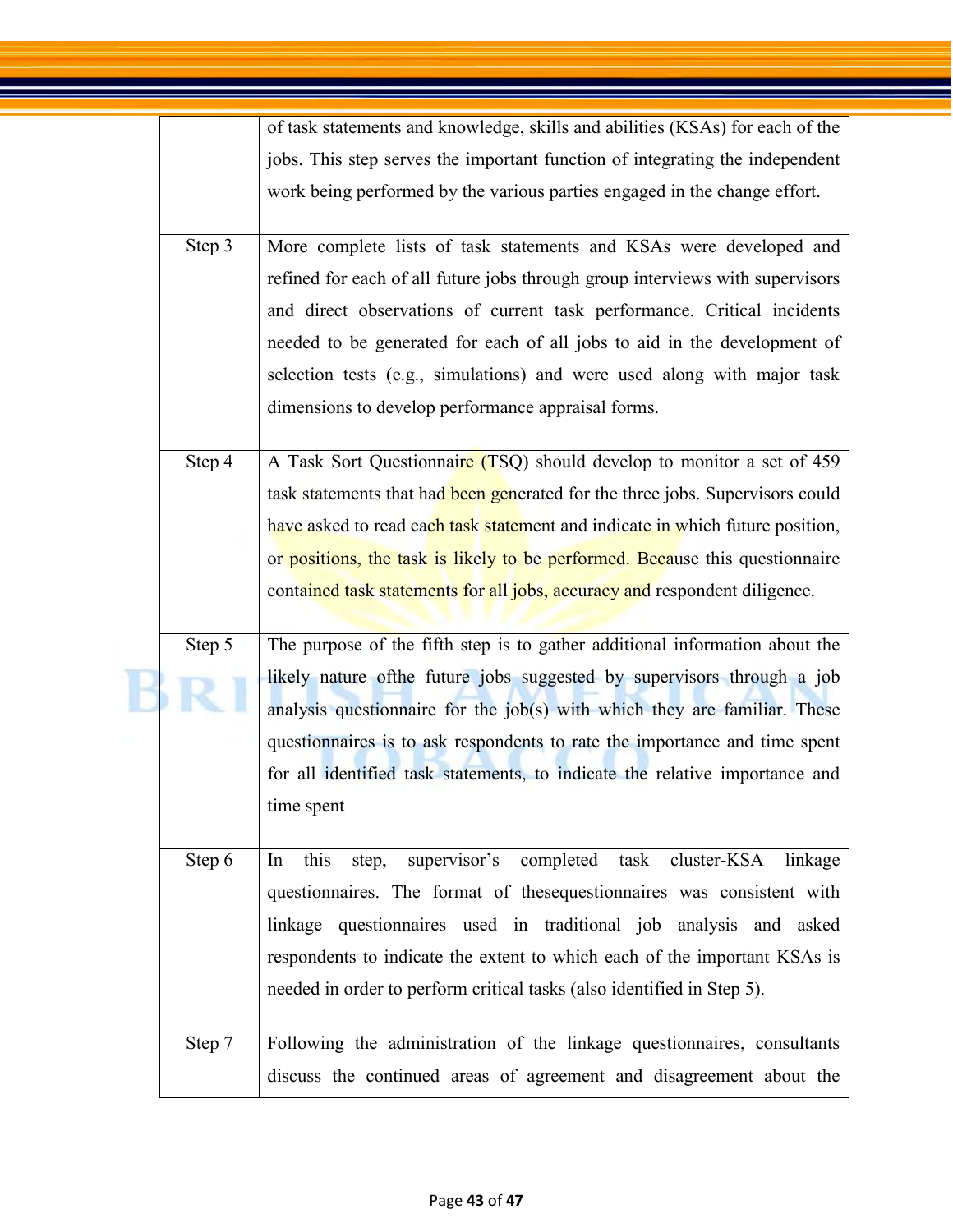proposed jobs and present a tentative test development plan. Again, the emphasis in this meeting is on comparisons between the prior conceptualization of the future jobs and the observed data. Given these results and the data collected in Step 4, the organization finally realized the need to acknowledge the potential problems involved with implementing the jobs as originally conceived. This recognition ultimately leads to the modification of the responsibilities for each job.

#### **Table 4: recommended steps on basis of FOJA**

#### Source: Landis,et.al., (1998)

- <span id="page-43-0"></span> $\triangleright$  From my perspective if they had followed seven job analysis methods that would have given more accurate value though there was not sufficient information to apply all the seven methods. Among all methods they had enough information to do position analysis through questionnaire, job element analysis, critical incident technique, functional job analysis, task inventory-CODAP.
- $\triangleright$  They did task based job analysis they should have followed in more systematic way. Nothing was designed earlier, we had to proceed randomly. A proper structure or guideline was necessary to make the whole process easier.
- $\triangleright$  It would be more effective if they had hired some experienced people who have very good knowledge over this because this project is run by some existing employees who are already engaged with their regular scheduled jobs and hardly get time to do such research.
- $\triangleright$  Moreover they should have observed CC TV footage because when we physically go to the floor to observe worker's job, they get more conscious and shows the work that they want us to see. If we had used CCTV footage, we could get to see what the workers actually do in floor being unaware of observing and the outcome would be more accurate.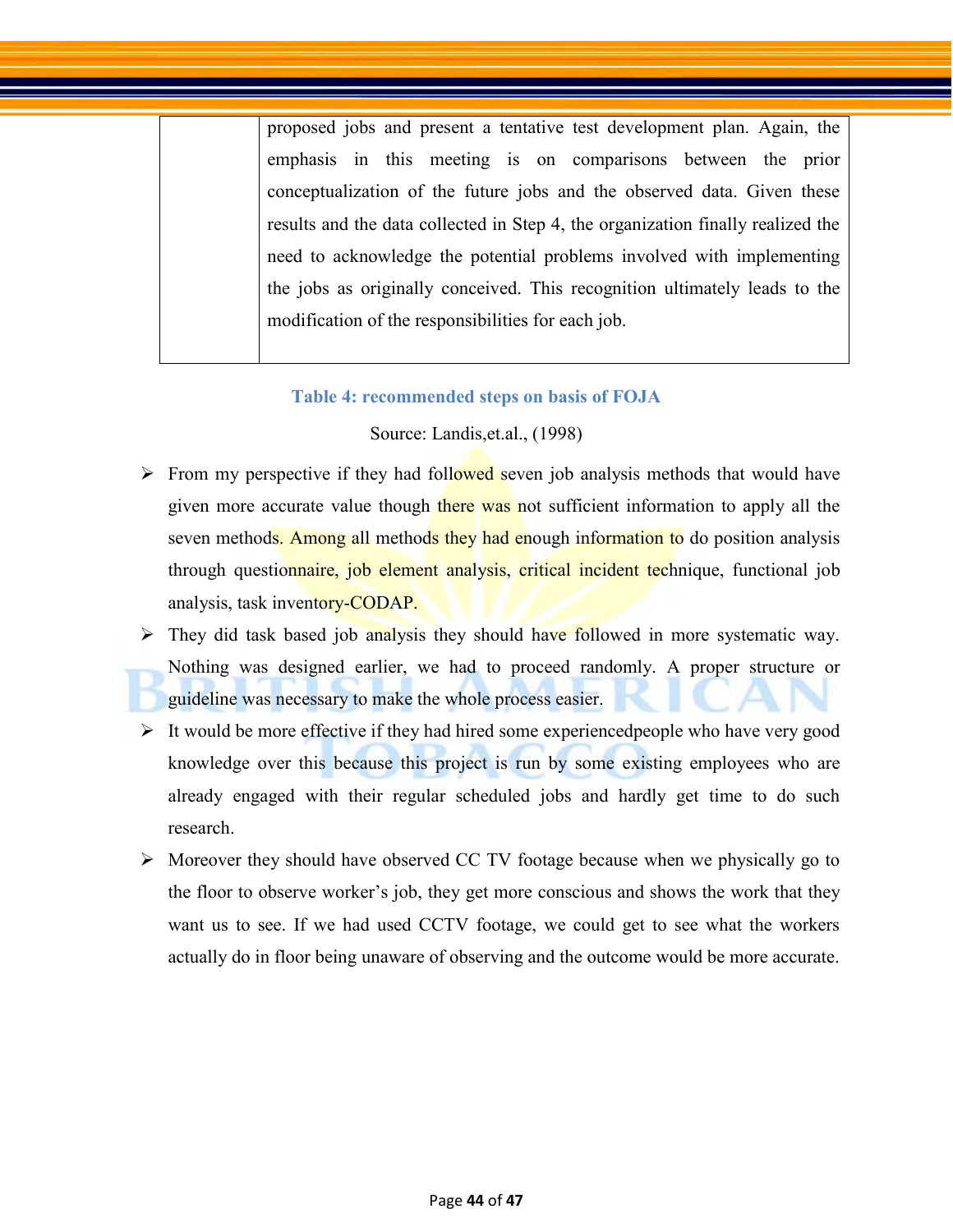## <span id="page-44-0"></span>*BRIT7. Conclusion:* $ICAN$ **TOBACCO**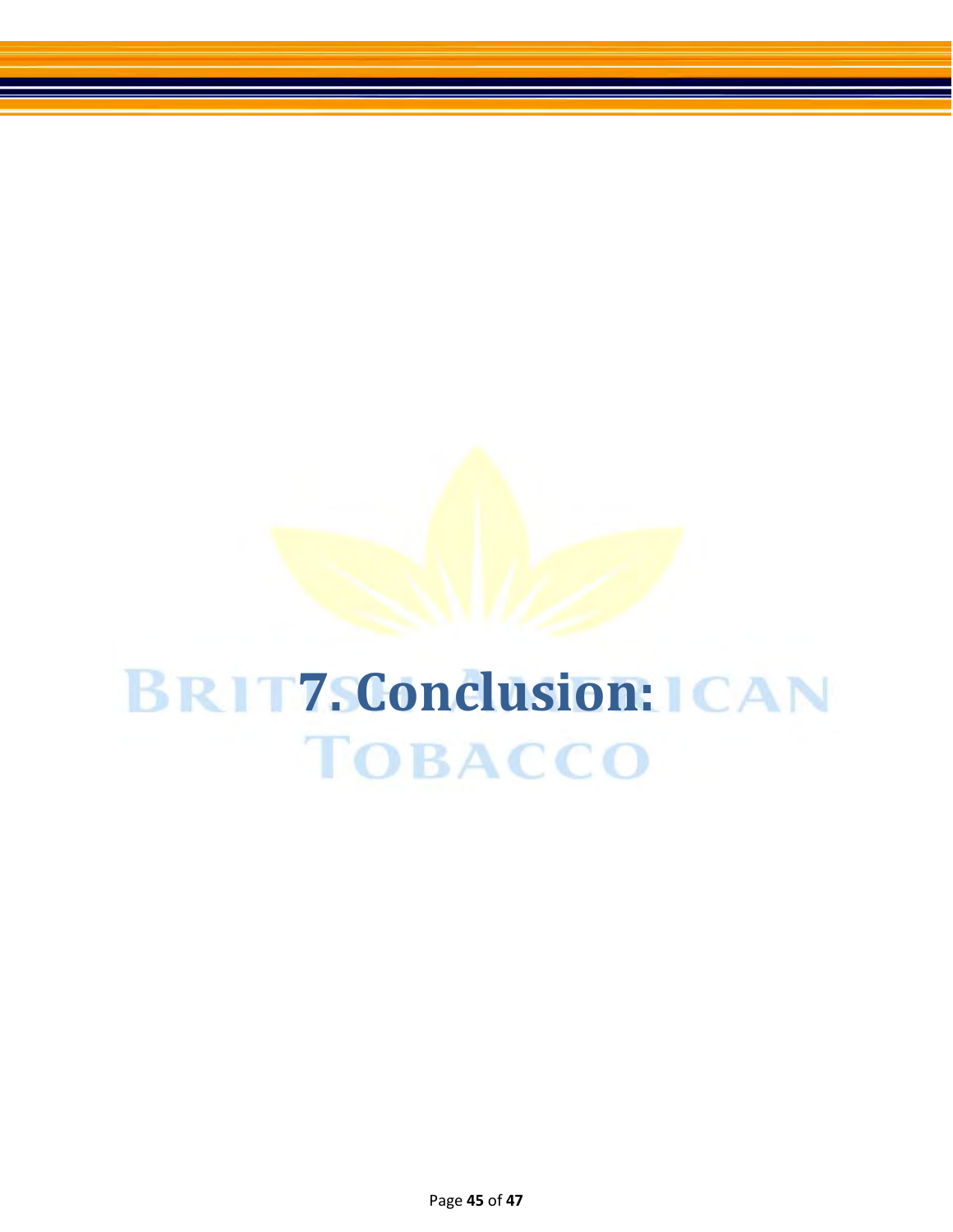BAT always tries to ensure value addition at every steps of the supply chain. BAT must supplementary focus on price, quality and performance of their product lines and brands to hold leading position in this competitive in the industry. Now-a-days people are becoming more conscious of the health hazards of smoking, but customers who smoke on a regular basis face tremendous difficulty in giving it up. However, the increasing numbers of activities of antismoking supplicantsaffect much on the regular smokers. BAT should contribute extensively on research and development for better variety of tobacco leaves that will be less injurious for health and more cost effective for the customers. On account of advancement in microbiology, BAT should involve scientists more frequently to come up with innovative ingredients that eliminate the harmful qualities of tobacco and only the useful qualities are available for consumption. This can trigger a complete revolution and can be sold as some product of great herbal value. BATB is not only concerned about their product they also make sure whether their workers are getting healthy environment, good quality product and safety during their shift.

## **BRITISH AMERICAN TOBACCO**